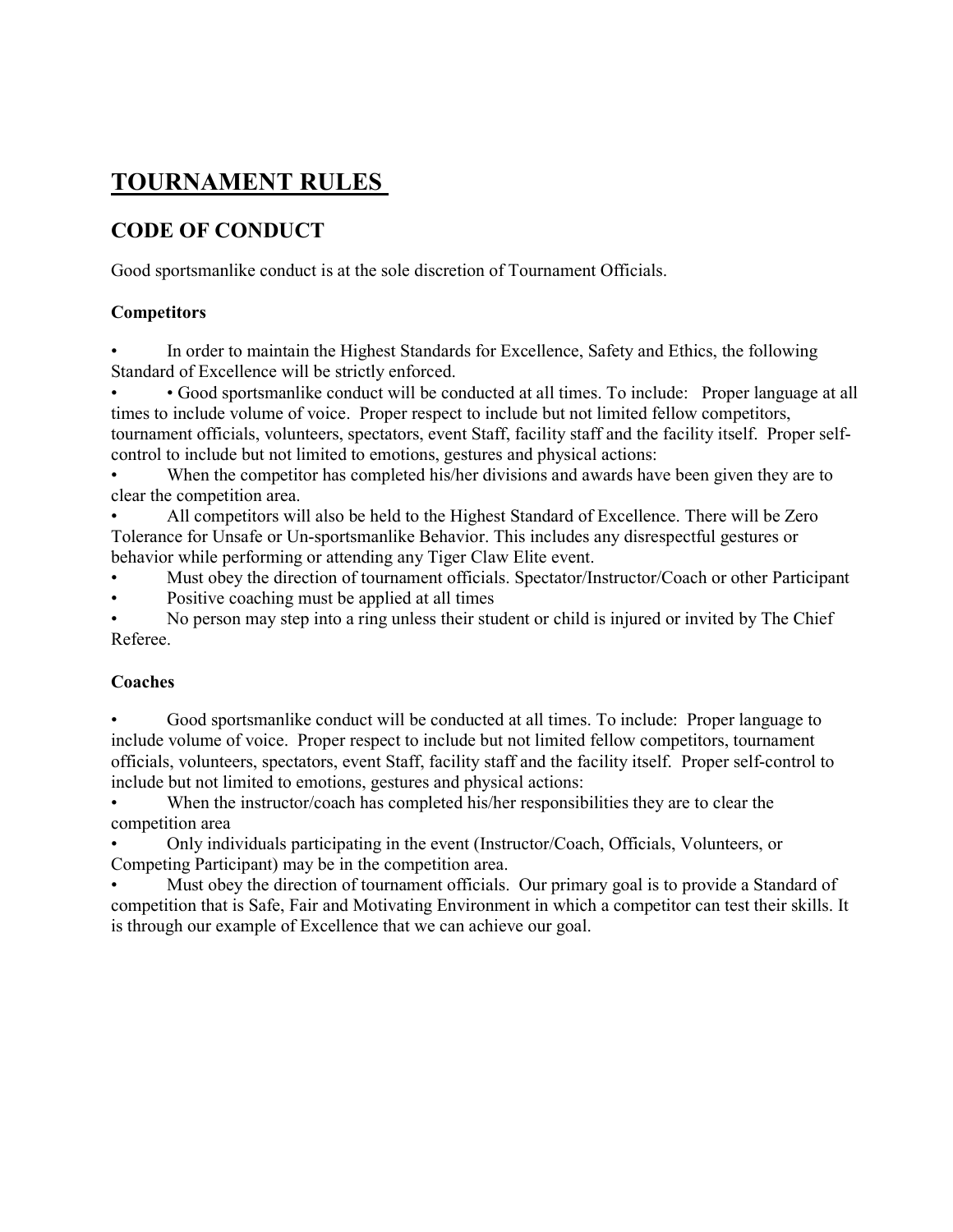### COMPETITOR'S RESPONSIBILITY:

- 1. Check into the ring at least 15 minutes before the start of your division. Any missed divisions are the sole responsibility of the competitor and does not constitute refunds or start-overs.
- 2. Prepared to compete including all gear, equipment, music if applicable and weapons.
- 3. In the event of a dispute or question, it is the competitor's responsibility to ask his/her coach or ask themselves if their coach is not available, of the Score Keeper to asked the Head Judge to obtain an Arbitrator before the end of the division and awards are given. The Arbitrator's decision is final.
- 4. Permitted jewelry worn is at the sole discretion of your Center Referee. (removal of all jewelry is recommended).
- 5. Competitors are required to wear the uniform of their school or club while competing. Competitors are also required to wear their appropriate belt or sash to signify their proper rank. Uniforms must clean & un-torn and worn at all times during their performance. Removal of uniform top, pants or belt is not permitted during performance. T-shirts are only allowed if that is the uniform of their school and a school logo is displayed on it.
- 6. All uniforms, equipment and weapons markings may not be insulting, vulgar or offensive as deemed by the Tournament Officials.

### COACHING RESPONSIBILITY:

- 1. A coach is defined as a recognized instructor/backbelt from a participating school that is the head of or designated by the head of a martial arts school/team or club.
- 2. A non-appointed person may not coach.
- 3. Coaches must be registered and credentialed with a coaches pass.
- 5. All coaches must sign a Sports Waiver and Permission Form.
- 6. Coaches are responsible for their competitors'. The designated coach must adhere to the Code of Conduct, assist that only authorized personnel are in the competition floor. Only registered coaches will be allowed on the floor. Further request is to assistance in educating parents/guardians and spectators from his/her school on the proper protocol of the event. All coaches must attend the event coaches meeting. The meeting may be at a designated time at the event location or ringside.

7. Coaches are only allowed in the center of The Competition Floor, a minimum of 2 ft from the ring. During fighting, when their athlete is in the ring, (1) coach will be allowed to sit on the side of the ring in a designated seat & must conduct themselves in a sportsmanlike manner in accordance these rules  $\&$ regulations.

8. Coaches Credentials that are transferred to any person other than the original person it was issued to will be revoked. Athletes may not coach when they are through competing, unless they are the designated coach for the team .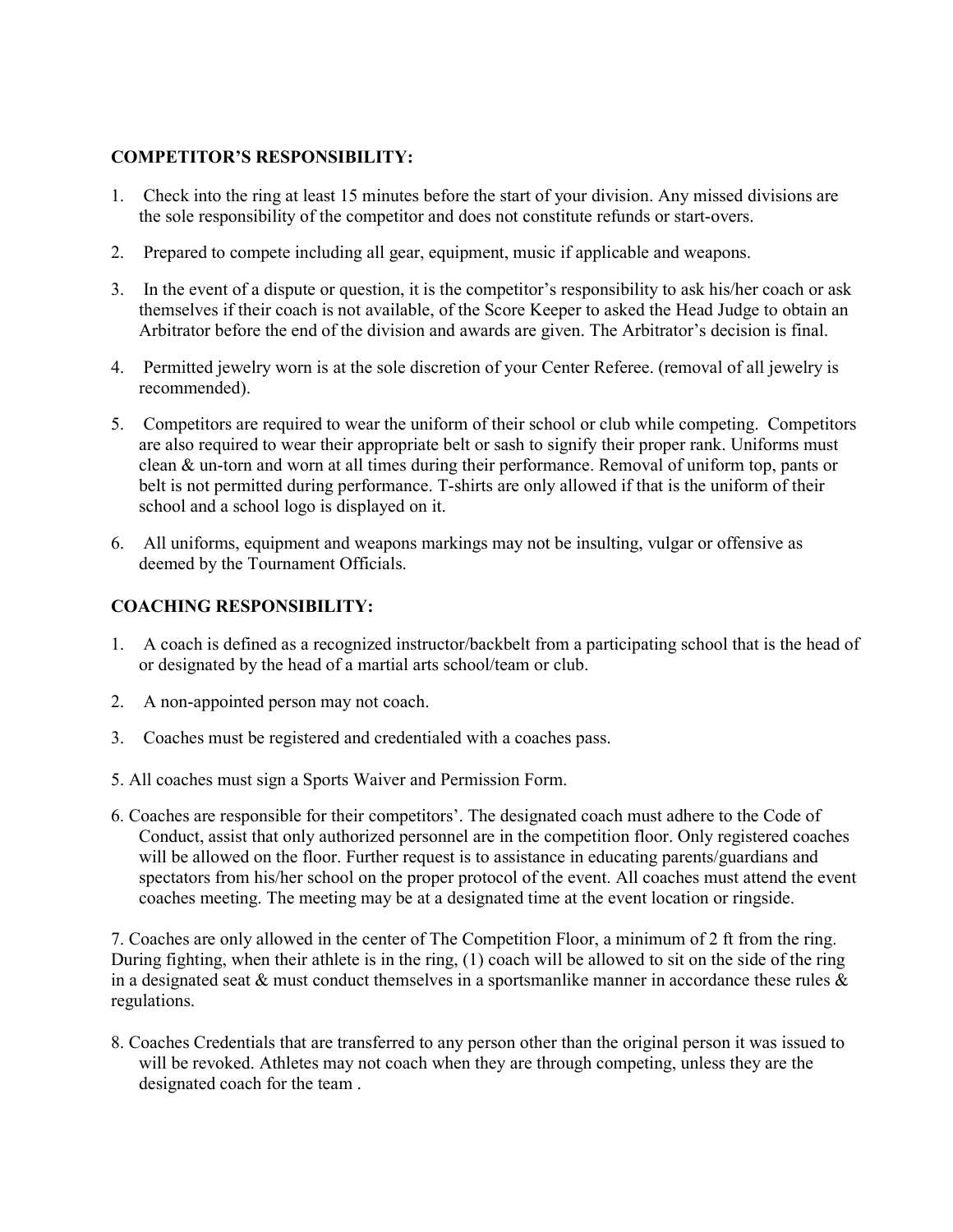- 9. Coaches must be dressed in an appropriate manner. Coaches may not be in shorts, cutoff t-shirts, wear hats or any article that is deemed inappropriate by tournament officials. Any coach displaying vulgar or offensive clothing will not allow on or be asked to leave the floor and or the event. In the event a coach's shirt is issued, the shirt must be worn at all times while coaching.
- 10. All Coaches must adhere to This Code of Conduct. No negative coaching is allowed. Rule infractions will result in the coach's athletes being penalized under the contact warnings section of this passbook, and in revocation of Coaching Credential & a request to leave the event.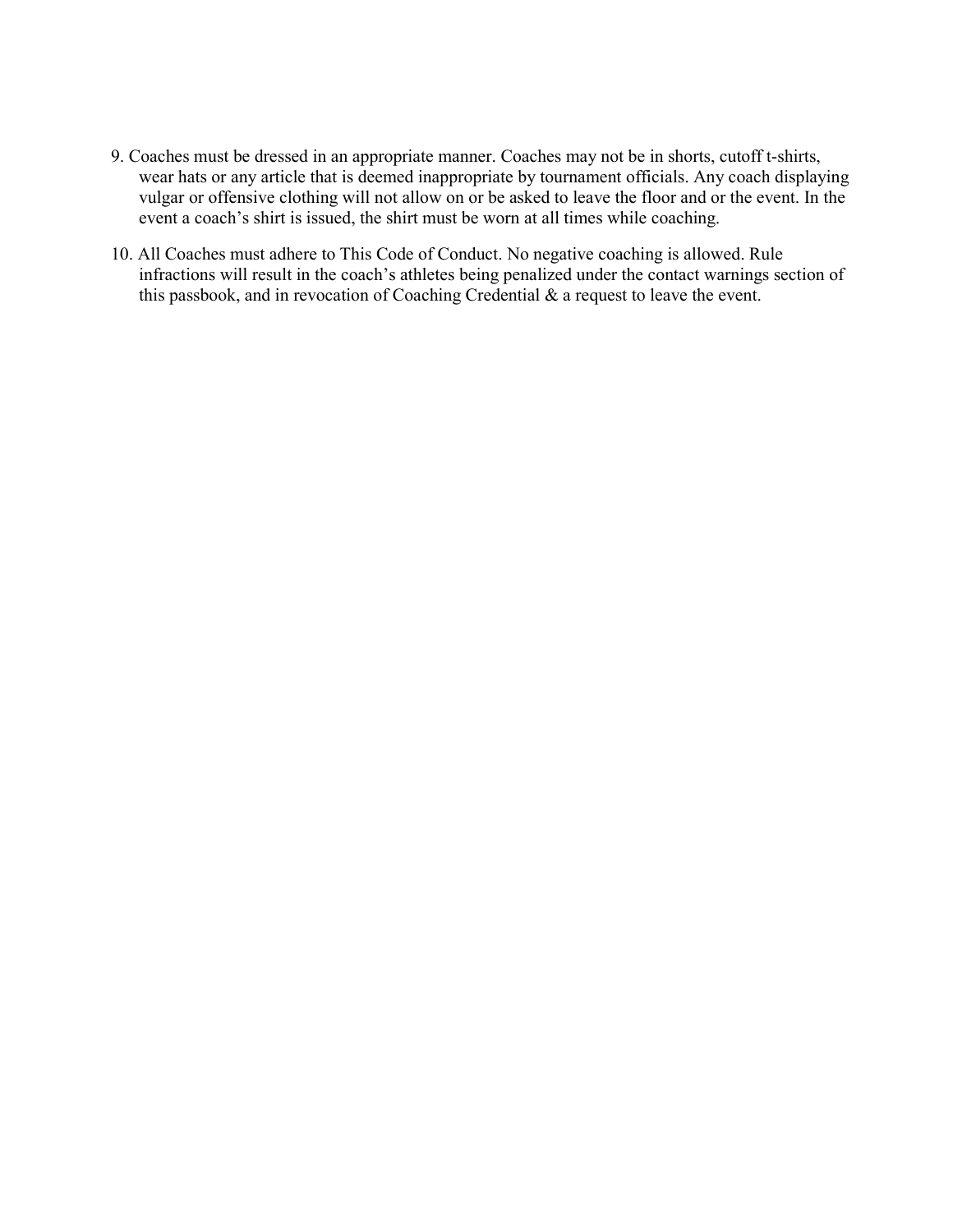# SCORING:

# BOARD BREAKING

All Board Breaking Materials must be purchased on day of event from vendor World Martial Arts Supply. No outside materials will be accepted! Cost: TBA Regular Pine# 2 Boards for Traditional Board Breaking and ½ inch Pine #2 for Aerial Board Breaking.

### Please note: participants must provide their own holders for breaking.

This will contribute for a fair and even judging with same materials for all competitors.

The Judging criteria: 3 scores given for (creativity), (degree of difficulty), (completion). Range will start at 5 up to a perfect 10 using score boards. Each contestant must break boards 3-6 boards at different stations. Breaks must be set up and completed within 2 minutes or contestant will get the lowest score of 5 in the completion score.

## JUMPING HIGH KICK

Each participant has a maximum of 30 seconds to attempt to break the board with Running Jumping Front Snap Kick. Each participant has only one attempt to break the board for each round.

Participants may not cover the breaking foot with any bandages, tape or any other material. The referee must approve any injuries that may need to be covered. The running distance is end of the ring, and the starting board height will be determined by the referee. The order of participants (who breaks first) will be determined by height. The shortest participant will attempt to break first.

 Participants must break the board to advance to the next round. Board must be broken by the kicking technique to be considered a successful break. Once the participant passes the designated halfway mark (Blue Line), an attempt is counted upon approach. (For example, once the participant crosses the designated halfway mark, they may not return to the starting position to attempt to break again.) After each round, the board height will be raised incrementally at the referee's discretion.

 The participant to break the highest board will be declared the winner. In the event of a tie for 1st place, the height will be raised until a participant FAILS to break the board. (If all participants fail to break the board, then 1st place will be awarded to the SHORTEST participant.) Disqualification If any part of the body touches the floor besides the feet, it is an automatic disqualification. Note:

This event the tournament will provide breaking boards at no extra cost.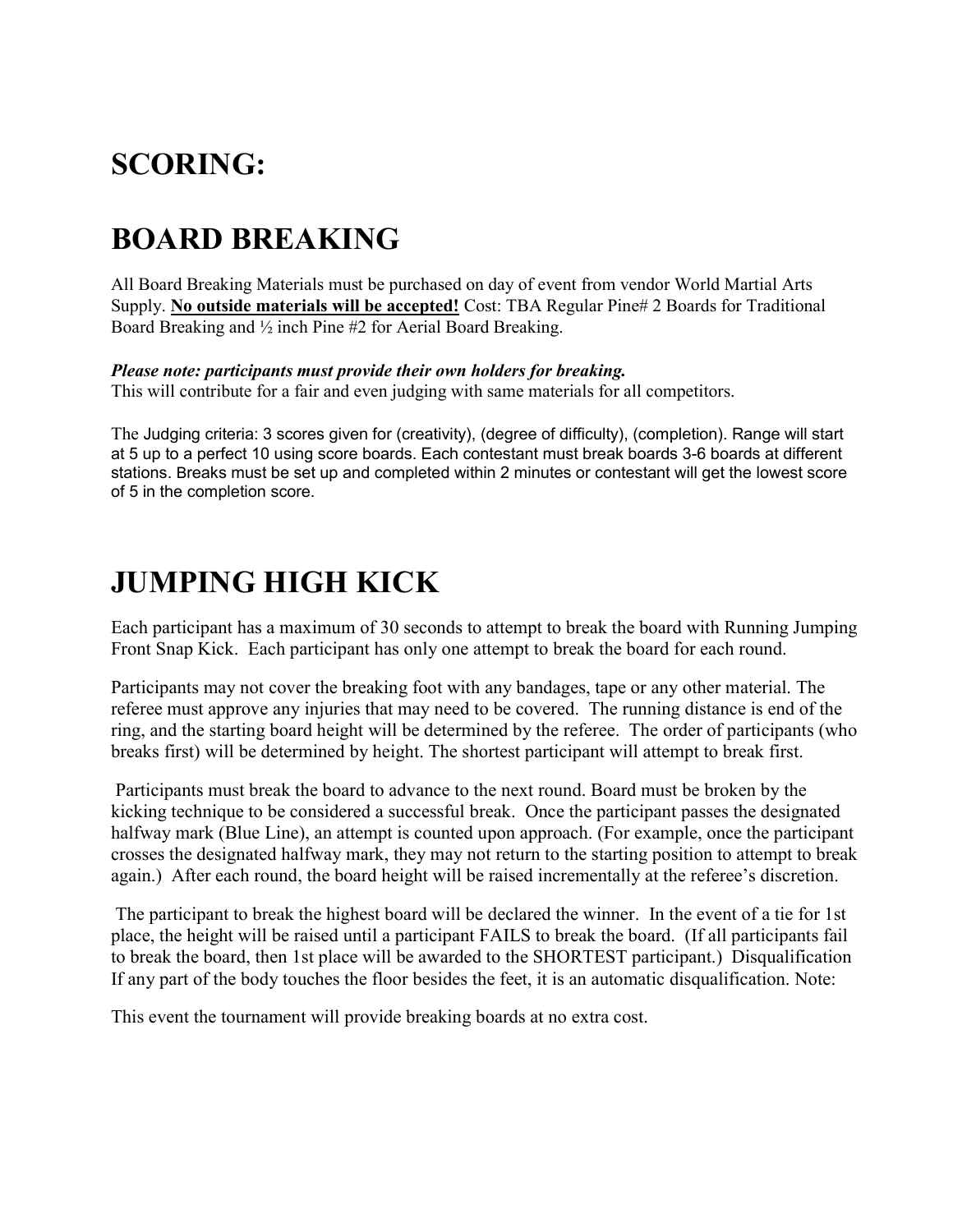# BRICK BREAKING

All Brick Breaking Materials must be purchased on day of event from vendor World Martial Arts Supply. No outside materials will be accepted! Cost: TBA This will provide for a fair and even judging with the same materials for all competitors.

Brick Breaking is to be judged on difficulty of technique, power, # of attempts and quantity of Bricks. You may break with any of the listed techniques Fist, Palm, and knife Chop. NO Use of the Foot will be allowed for this event.

## SCORING: WEAPONS/FORMS

All weapons & forms divisions shall be scored in the following manner: Scoring should start from the top and deductions taken for mistakes. All scores count towards the final total unless there are 4 judges. With 4 judges the high & low scores are dropped. In the event of a tie you add back the low. If a tie still exists the high score is added back. Performing again breaks all other ties. (Note: Time Limit of 90 seconds to complete forms)

## SCORING: DEMO TEAM

Call 303-388-1408 for Rules.

# SCORING: ARCHERY

Call 303-388-1408 for Rules.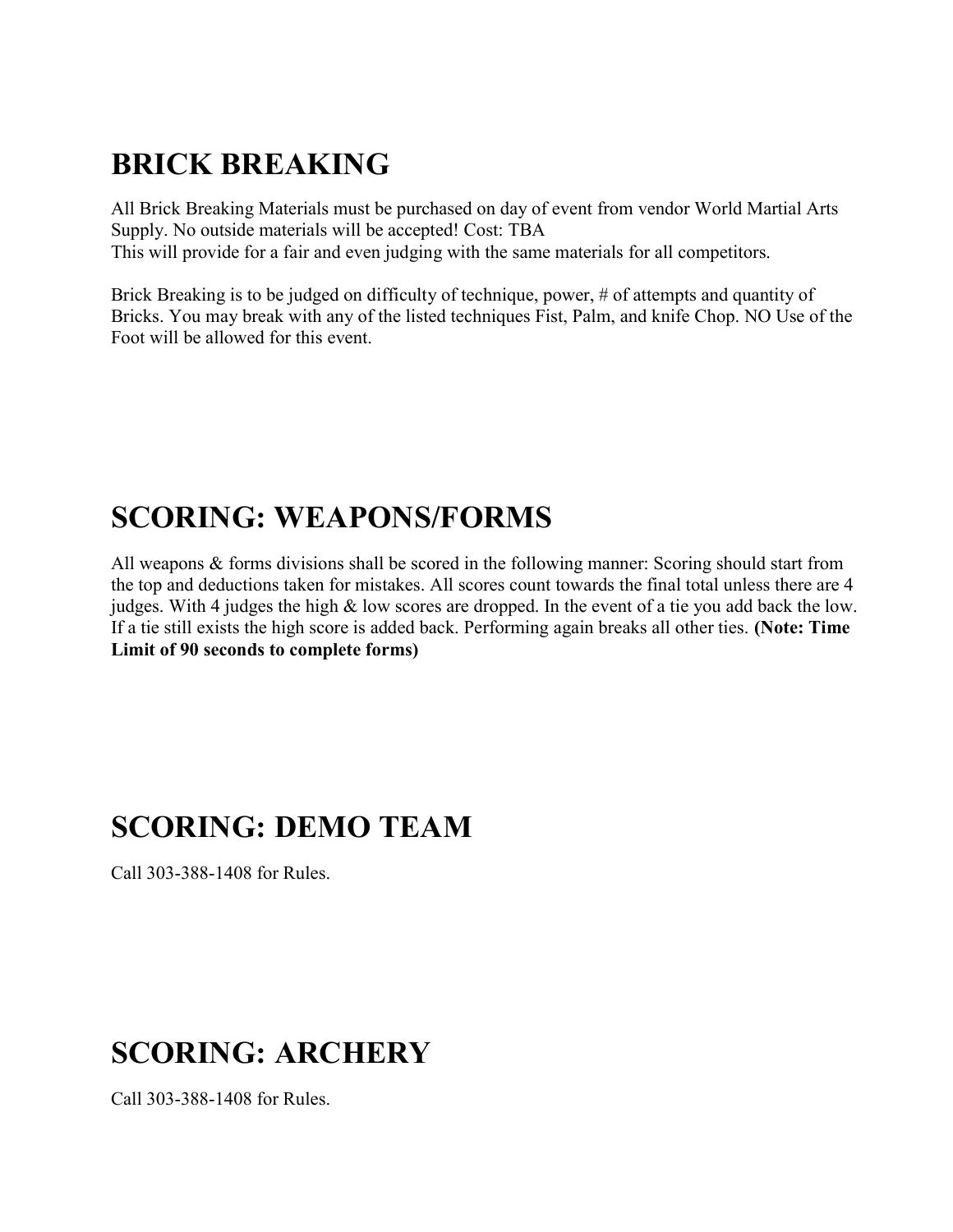### WARNINGS AND PENALTIES

The scorekeepers will do all deductions. Videotapes are not admissible evidence to determine infractions.

Warnings and penalties apply to but not limited to competitors, instructors/coaches, parents/guardians, and spectators. Violations may be treated with disqualification from the division in which the person is competing and may result up to disqualification from the current and any future Tiger Claw Elite Event and or a request to leave the event.

Violation of the Competitor or Spectator/Instructor/Coach or other Participant Code of Conduct will apply to applicable competitor as follows:

1st time = Verbal Warning 2nd time = a point will be awarded to opponent 3rd time = Disqualification

### WARNINGS AND PENALTIES/WEAPONS/FORMS

Judging in all Weapons & Forms Divisions shall begin when the athlete enters the ring

The following rule infractions result in Mandatory deductions from the total score. The scorekeepers will do all deductions.

### 1 Point Deductions

Dropping the weapon; Re-starts (only 1 allowed), Violation of division description in performance of the form or weapons Should a weapon break during one's form competition but deemed unsafe to continue by the Center Referee, that competitor may get another weapon within 1 minute and reperform; 1 point will be deducted from the total score.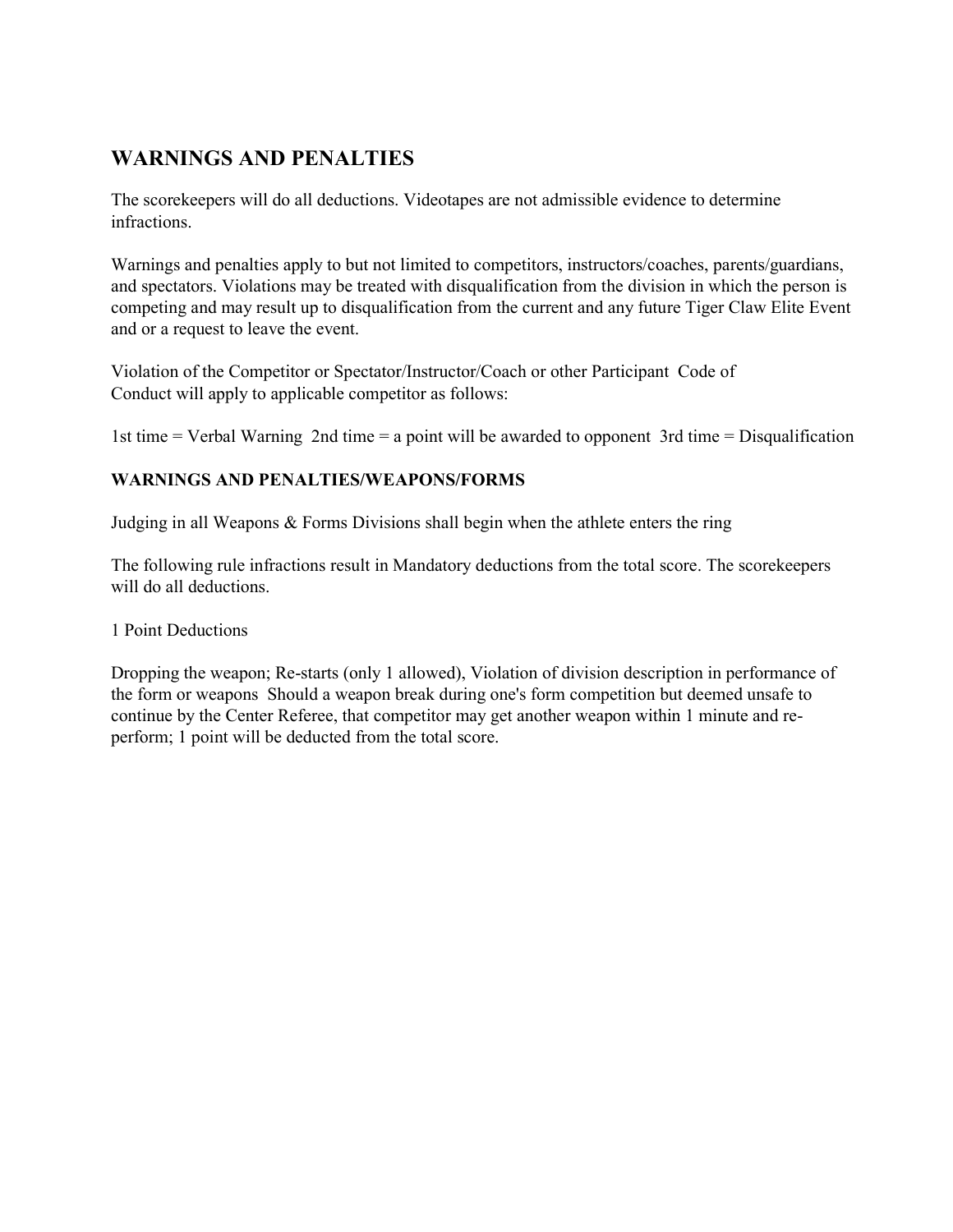### Warnings and Penalties/All Sparring (Point and Olympic)

Boundary Warning: A boundary warning is defined as excessive stepping out of bounds to either escape from an opponent, or to avoid fighting without any physical contact made to force the person out of the ring.

1st time  $=$  Verbal Warning ( $-1/2$  point) 2nd time  $=$  a point will be awarded to opponent there after  $=$  Verbal Warning (-1/2 point)

Any physical means used to force an opponent out of bounds does not result in a warning or penalty.

Contact Warning: This category encompasses the following infractions, to include but not limited to, excessive contact regardless if a legal or illegal target or technique and any contact to an illegal area and/or use of an illegal technique.

1st time = Verbal Warning 2nd time = a point will be awarded to opponent 3rd time = Disqualification

A Contact and Malicious Contact Warning supersedes a point in the same series of techniques. A Contact and Malicious Contact Warning and point cannot be called sequential for the same opponent. If a Contact or Malicious Contact Warning is issued, the other competitor's technique may be considered for a point

If no Contact or Malicious Contact Warning is issued, there may be a call by the Center Referee for points for either competitor.

Malicious Contact Warning: The match may be stopped by any Judge in that particular ring to make a call for Malicious Contact Warning, regardless if a legal or illegal target or technique. Upon the call, if a majority of Referees agree, warning will be elevated to disqualification regardless of previous infraction warnings. This call IS NOT reversible by an Arbitrator.

If there is not consensus on the Malicious Contact Warning the Center Referee may downgrade the same offense and call for a Contact Warning.

Penalties for Boundary and Contact Warnings are awarded separately, but the warning points awarded to an opponent accumulate with points scored towards determining the outcome of a match.

Unsportsmanlike Behavior: defined as any act considered to be a physical display of disrespect to an official, other competitor or spectator. This includes but is not limited to Profanity, Vulgarity, and Throwing of equipment, speaking in a loud or disrespectful manner. This results in one or all of the following; warning to the competitor, point awarded to the opponent, disqualification of the competitor from the match and or disqualification from the tournament.

Negative Coaching: defined as any unsportsmanlike or vulgar act committed by an instructor, coach, parent, friend or other interested party of a competitor. This also includes stepping inside the NO COACHING ZONE without authorization from the Center Referee or other Official. This results in one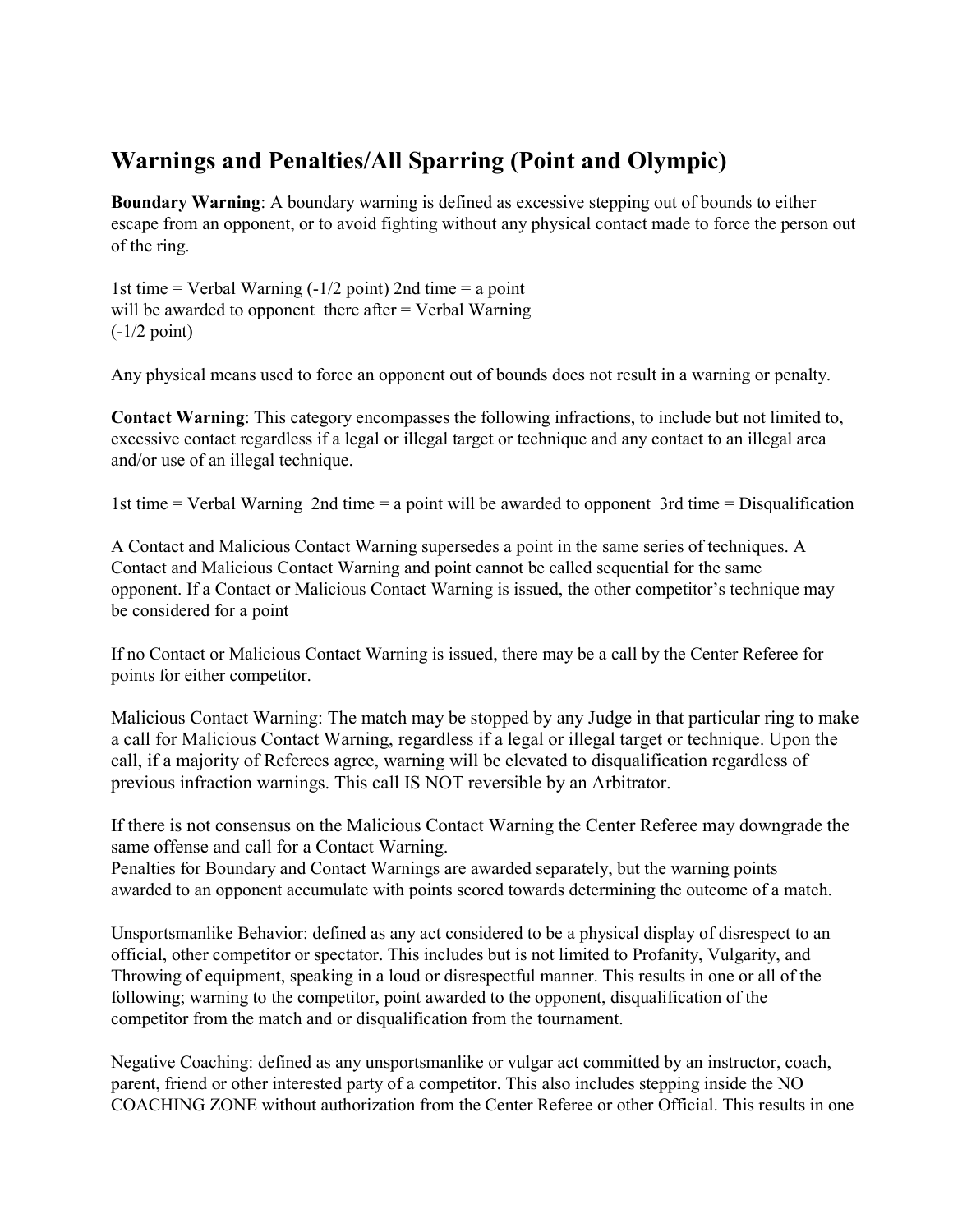or all of the following; warning to the competitor, point awarded to the opponent, disqualification of the competitor and expulsion of the interested party from the event. Negative Coaching and Unsportsmanlike Behavior will be treated as Contact Warnings.

### **FORMS**

Judging in all Weapons & Forms Divisions shall begin when the athlete enters the ring (i.e. if athlete drops their weapon when entering the ring, which would be a 1-point deduction. However the competitor may still continue their routine)

## Traditional Forms

The contestants will be expected to perform Form in accordance with it respective systems. Any type of traditional form will be allowed from Korean, Japanese, Kenpo, to Kungfu. (Note: Time Limit of 90 seconds to complete forms)

Criteria for decision: Forms Performance

A. The Forms must be performed with competence & demonstrate a clear understanding of the principles it contains

- B. Correct breathing, demonstration of power, speed, timing, balance & focus
- C. Balance, consistency & correctness of stances
- D. Correct weight distribution
- E. Smooth transition between stances & Balance
- F. Correct Tension
- G. Feet edges firmly on the floor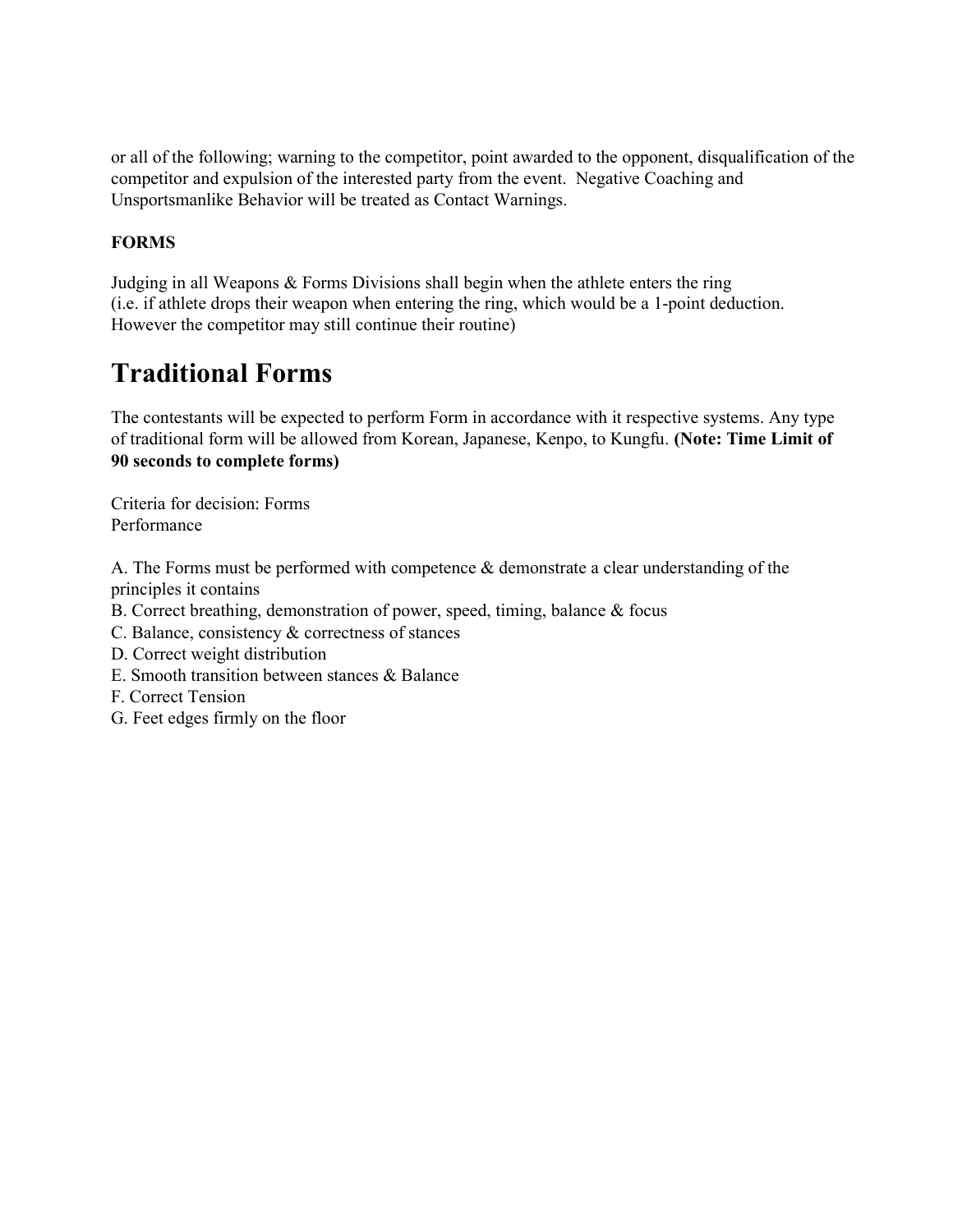Form should uniformly demonstrate unwavering concentration, understanding of the techniques and present a realistic, rather than theatrical demonstration of movements. Mandatory Deductions from the point total: NO Acrobatic or Theatrical movements -1 point.

Traditional Forms are defined as an event involving an individual performing a prearranged series of empty-handed movements without music. This division is open to all styles. They may not include gymnastics, acrobatics, or other freestyle type movements. Techniques may not involve any more than a 360-degree turn. Competitors may execute up to 3 kicks in any direction before touching their foot to the floor.

## WEAPONS

The Chief Referee will examine each weapon prior to the competition to ensure safety, authenticity, construction & materials. Any weapon which is deemed unsafe or unfair may be excluded. Competitors will be given 2 Minutes to present a different weapon if their weapon is excluded.

### Event definitions/ Traditional Open to all Styles Weapons

Weapon divisions are defined as an event involving an individual performing a prearranged series of movements that include the use of a clearly identified weapon. Judging is based on the proper use and control of the Weapon. You may not release or toss the weapon at any time. Weapon must be Traditional in construction. No music or gymnastics moves are allowed. The definition from Traditional forms as it applies to kicks also applies to traditional weapons

### (Note: Time Limit of 90 seconds to complete form)

Acceptable Weapons

Bo –Bo staff must be within 1 fist of the top of a competitor's head

Tonfa – must be a length when grasped by the handle, to reach the competitor's elbow. 2 Tonfa are to be used

Nunchaku – One pair consists of 2 handles connected by a cord, suggested 12" length

Sai – Must be made of Steel or other solid metal. When grasped the tip should reach the tip of the competitor's elbow.

Kama – 2 Kamas are to be used. Handle should be made of hardwood and steel blade. Lanyards or cords are permitted.

Spear (Qiang) - The spear shall have a metal tip and shall be fitted with a tassel. .. The whole length shall be no shorter than the height of the performer's wrist when he stands erect with his arm raised straight overhead.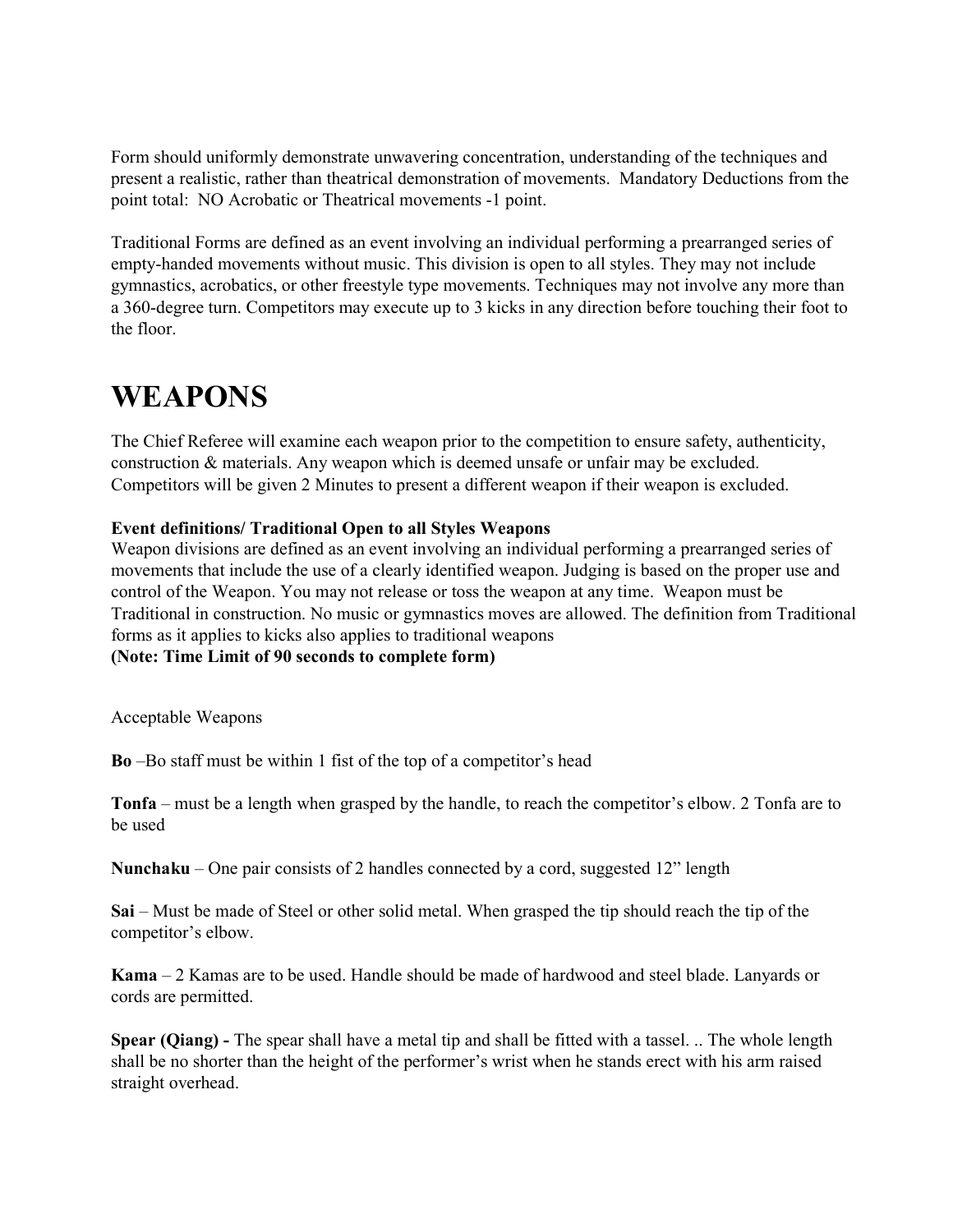Staff and Southern Staff (Gun and Nangun)-Staffs may only have one end tapered - staffs with both ends tapered (such as "bo" staffs) are not permitted. The whole length of the staff/southern staff shall not be shorter than the performer's height.

Sword (Jian) - The weapon shall be a single-hand, double-edged straight sword. .. The point of the sword shall not be shorter than the bottom of the performer's ear when the sword is held by the guard. For contemporary external and contemporary internal events only: a tassel shall be attached to the pommel of the weapon.

Broadsword and Southern Broadsword (Dao and Nandao) -Both weapons shall be a singled-edged blade with slight convex curvature on the cutting edge. The point of the broadsword/southern broadsword shall not be lower than the top of the performer's shoulder when the broadsword is held, guard in hand. For contemporary external and contemporary internal events only: a flag shall be attached to the pommel of the broadsword. .

Standard weapons of other specifications may be allowed, at the discretion of the Chief Judge, if deemed appropriate to the style being performed.

## Event definition/ Blaster Pad Sparring

This is a super Fun and very safe event for all ages. Two contestants hold a blaster pads and tries to push out the other opponent out of the ring 4 times or knock them down 4 times. Sounds simple enough but guaranteed to be tons of fun.

Men/Women(16 and up): 2- 60- second rounds

Children (15 and under): 2 - 45-second rounds

30 sec. rest between rounds

### Event definition/ Gum Sul Dallion or Sword Sparring

Gum Sul Dallion or Sword Sparring is a combination of skills employed in Tae Kwon Do/Tang Soo Do with Shani and kicking. The fighter attempts to score points described below in one-on-one sparring, similar to WTF sparring. All of the ground rules of WTF competition apply with the following additions.

 $\Box$  Equipment (in addition to WTF sparring equipment) (This equipment will be provided) Shani, Head cage with wire mesh screen, Protective neck collar, Protective gloves and Shoulder pads

□ Safety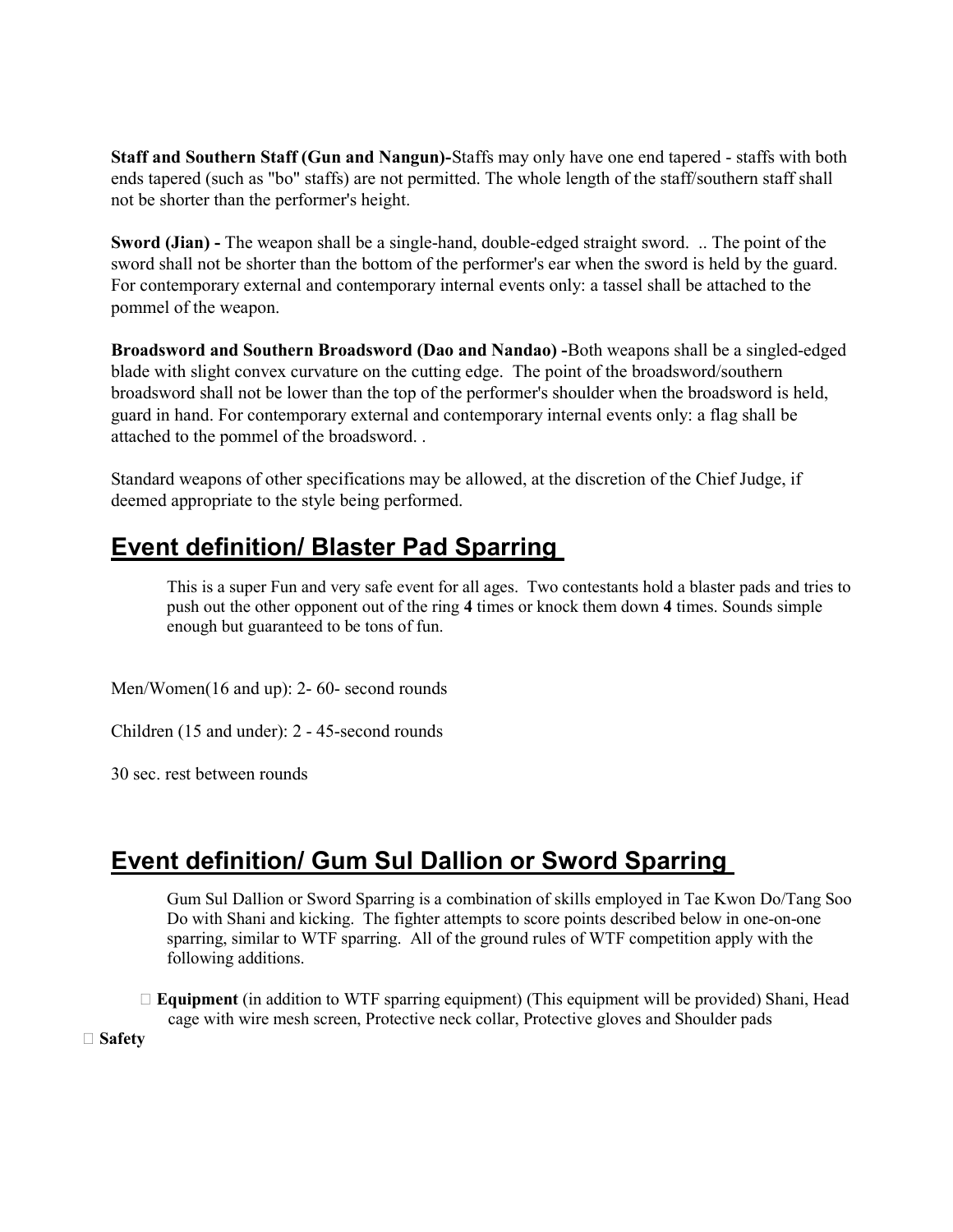Gum Sul Dallion should be as safe, if not safer, than traditional USTU sparring. We accomplish this with a combination of the safety equipment above and a prohibition of bo contact to the head or neck. Contestants must strike with both hands on either side of the sword. All contact to the head with the foot must be light. No sword contact to the head or neck.

#### □ Points

1point a) Any contact of the sword to the shoulder pads down to the elbow protector and to the torso above the belt. No sword contact to the back. b) any light foot contact to the head, c) Foot contact, light or heavy, to the chest protector or shoulder pads. d) Light sword strike to the leg above the foot and below the knee. Note: A contestant

may hold the sword with one hand. However, sword points can be made only with two hands on the sword handle. Kick points are good whether sword is held with one hand or two. Contestants must score on kick point per round for any of the sword points to count.

### e) Special sword Sparring Penalties (minus 1 points) and "DQ" for round or match

- a)  $Any$  sword contact to the head or neck. (Center referee will score these penalties by stopping the action and pointing to the offending) Sword contact to the head of any sort, even if deflected off opponent's sword, is still a penalty. Heavy and/or intentional will warrant a DQ for round or match, depending on the severity.
- b) Heavy kick to the head. (DQ for round or match, depending on severity, if any sign of injury or concussion to the opponent) c) Intentional sword strike to non-point scoring areas of opponent's body d) Grabbing opponent's sword e) Any punching of the opponent

### Miscellaneous Rules

- a)Round is lost if a contestant falls or drops his/her sword AND opponent is able to tag the contestant before he/she recovers. The opponent wins the round, but not necessarily the match.
- b) A round lasts 1 minute. Match win is best out of three rounds.
- c) A contestant must land at least one kick for any sword points to count in that round. Match is forfeited if a contestant lands an intentional, heavy kick or sword strike to the head or neck. The opponent wins the match.

In the event of a tied round, the contestant with the fewer penalties wins the round. If that is also tied, then the contestant who is more aggressive wins the round.

## Event definition/ POINT SPARRING

### AGE and BELT Color

Equipment: Approved Head guard, dipped foam gloves or vinyl covered gloves, dipped foam boots or vinyl covered boots, and groin protector; and mouth guard. Chest guard is optional.

### Rounds : This is a continuous fighting no breaks in match.

Men/Women(16 and up): 2- 60- second rounds Children/Seniors (15 and under/ 49 and up): 2 - 60 second rounds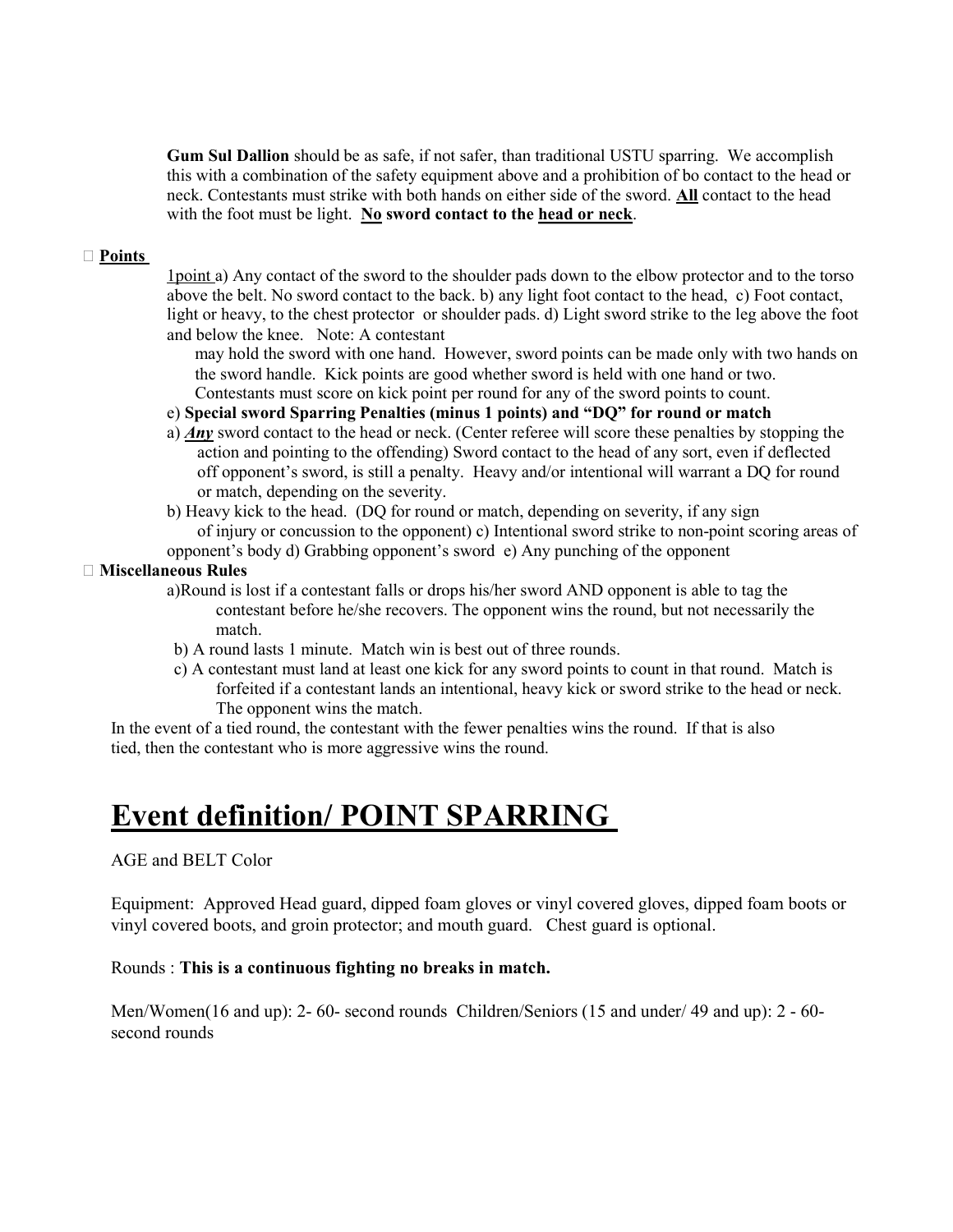Children (6 and under): 2 - 60-second rounds

30 sec. rest between rounds

Match will stop after time limit or 12 point spread

A point shall be defined as a controlled legal technique, executed to a legal target area, either making contact where allowed, or with the ability to have made contact. Techniques must show extension and minimum of 3 inch retraction. Lite contact is allowed to certain areas, but may be scored upon if a technique is within 1 inche, (i.e. the face) , with the same parameters of extension & retraction.

18 + Same as 17 and under except, all points are scored when an approved target area is contacted with light contact to moderate contact.

### Approved Hand and Kicking Techniques to an approved target area are scored (1) one point. Approved Kicking Techniques to an approved area of the Head are scored (3) two points.

Prior to a Referee stopping the match; a competitor may be scored on if only one of his/her foot is in bounds and the competitor scoring is in bounds. However in the event that the competitor's foot that was in bound lifts there leg off the ground implying to kick, his/her may be scored on with a legal technique to a legal area. The competitor that is out of bounds may not score a point.

### Fighting legal target areas penalties and contact

The Face: Defined as the area from the top of the eyebrows to the chin and the front of the one ear to the front of the other ear. Face shields are to be considered an extension of the face.

18+: No No-contact techniques will be scored

Fighting rules/legal target areas/light contact allowed

Light Contact to be defined as a legal technique, touching on a legal target area for contact, where the technique hits with a minimum of force. Light Contact should not rock the person in an excessive manner as to cause harm or bodily damage to the person. If the head or other body part moves in an extreme manner due to the force of the technique, the technique would be considered unsafe and illegal. That would result in a contact warning or disqualification. The word allowed is defined as light contact is permissible but not necessary to score a point.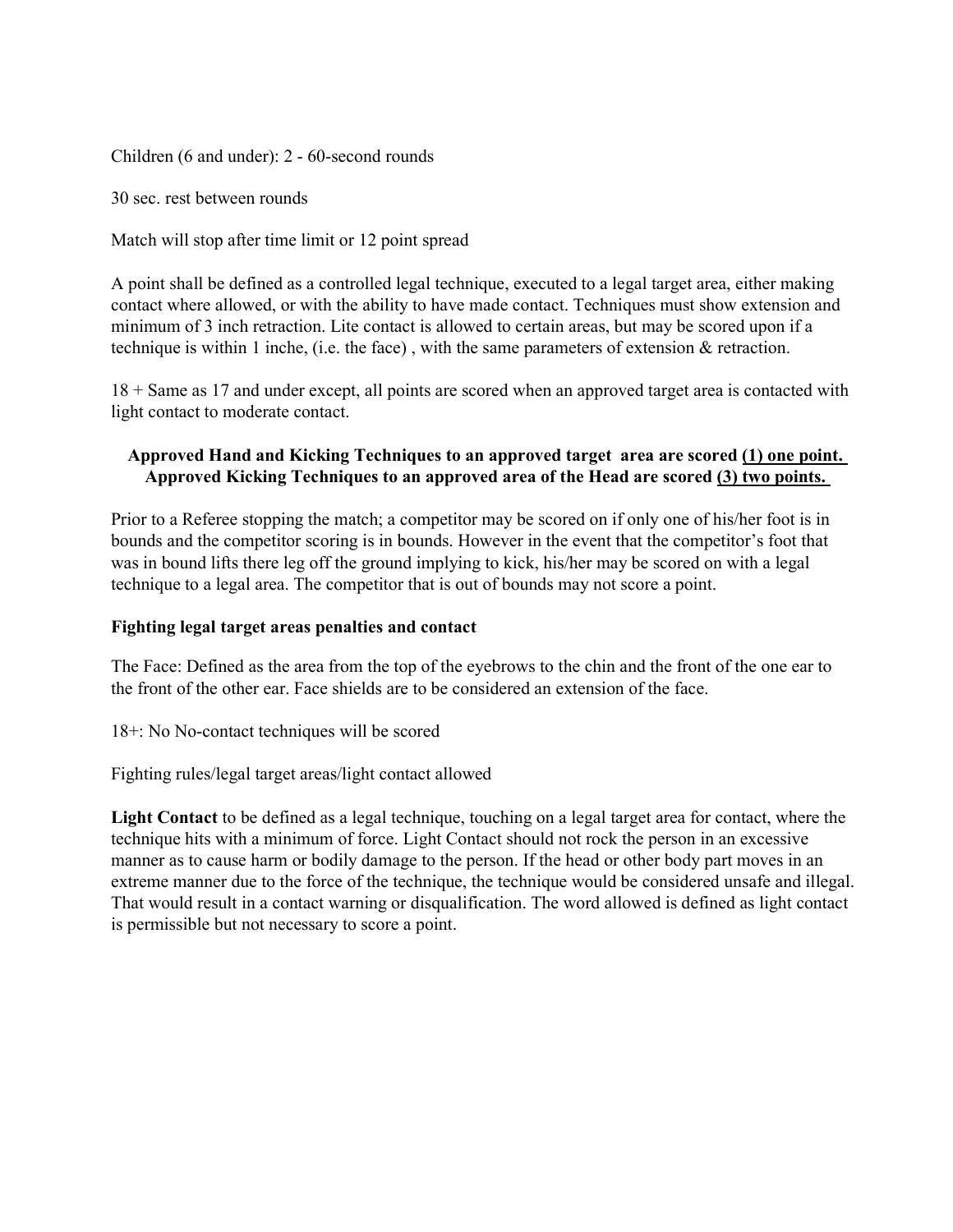The Head: defined as all parts of the head other than the face.

Fighting legal target areas/moderate contact allowed

Moderate contact is defined as a legal technique, touching on a legal target area for contact, where the technique is allowed to hit with enough force that could generate some movement of the body in the direction of the technique. Techniques that generate enough force to physically cause damage to the person would be ruled excessive & could result in a contact warning or disqualification. The word allowed is defined, as moderate contact is permissible but not necessary to score a point.

Front Upper Torso, defined as the area from the Shoulders to the Waist, not including the arms.

Side Upper Torso, defined as the side of the upper torso, from the armpit to the waist

Fighting rules/illegal target areas

Illegal target areas are defined as areas that no points can be scored and that penalties would result from directing an illegal or legal technique towards this area. Contact does not have to be made to incur a penalty if a technique is directed at an illegal area. Upper Torso: Spine, back, Top of Shoulders, Neck, Face, and Lower Torso defines as the complete area from the waist down, NO GROIN KICKS

### Fighting legal techniques

Legal techniques/strikes are defined as techniques that can score a point when directed at a legal target area. They must also be executed with focus and start and finish on balance.

Closed Hand Techniques: Vertical Punch, Reverse Punch, Side Punch, Lunge Punch, Back Fist, Hammer Fist, Jab

Open Hand Techniques: Inner Knife, Outer Knife, Ridge Hand

Kicking Techniques: Roundhouse, Front, Side, Hook, Inner Crescent, Outer Crescent, Axe, and Back.

Hand & Leg Techniques may be done with a spin so long as the person attacking is looking at their opponent.

Leg Techniques may also be done with a jump, skip or double fake.

Opponents may be scored on when down on the ground by an opponent with a legal technique to a legal target if within 2 seconds or until any referee stops the match, whichever is first. However, the competitor that is down on the ground may not score a point.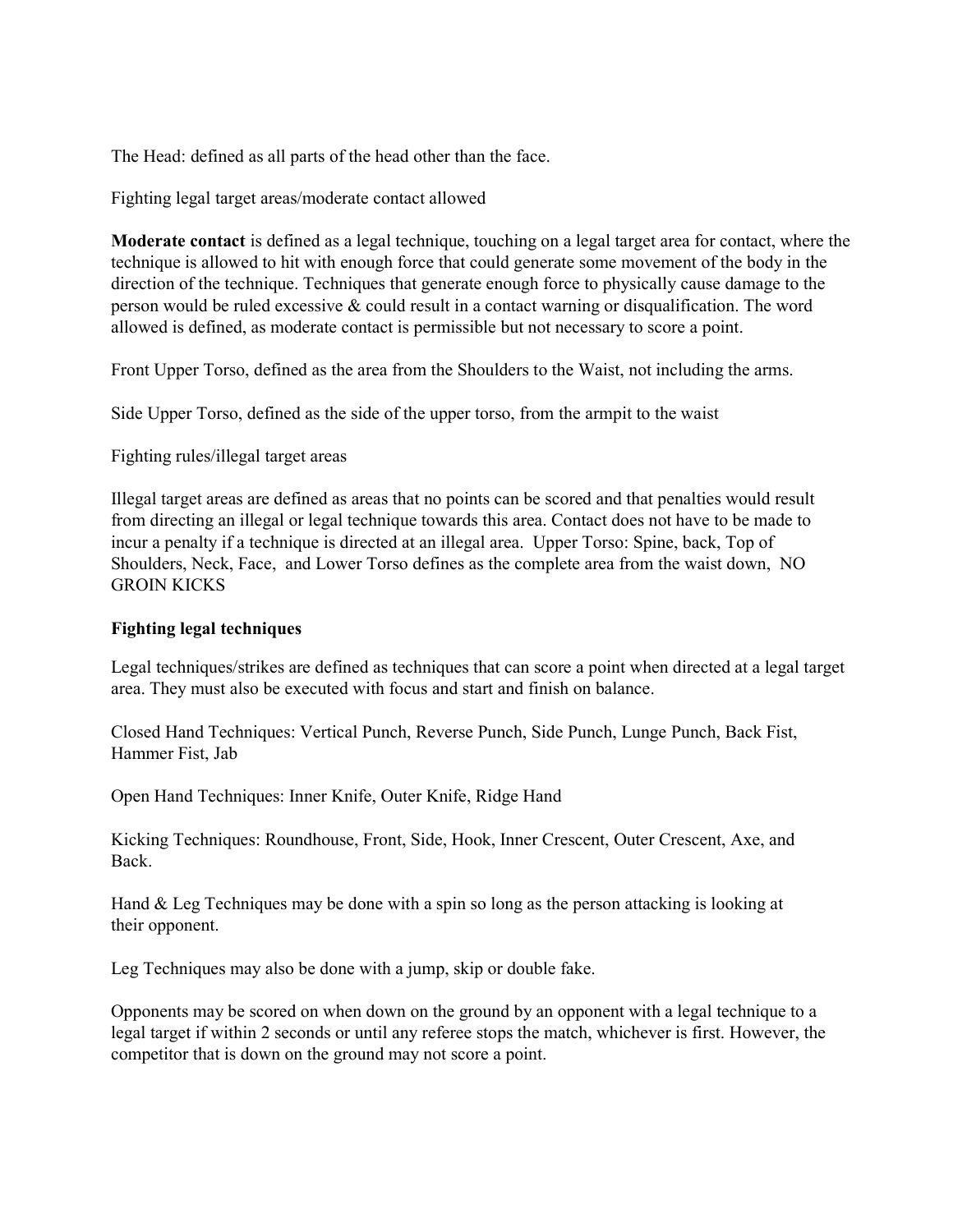### Fighting rules/illegal techniques (Deductions of 1 full point)

Illegal techniques are defined as techniques that are not allowed to be used whether or not they are directed to a legal target. The use of an illegal technique results in a Contact Warning, (see penalties/contact warning)

Sweeps are NOT permitted front leg to front leg/boot to boot. If not listed above as a legal technique to

include but not limited to Finger Tip Strikes,

Palm Heel, Scratch, Elbows, Knees, Checks, head butts, Takedowns, Throws, Chokes, Arm Locks, and Leg Locks. Blind Techniques: defined as any technique executed while not looking at the opponent Fighting rules/non techniques Non-techniques are defined as techniques that do not count as

a point or penalty, but are

directed at a legal target area. If either fighters hand is

touching the ground

## Event definition/ OLYMPIC SPARRING

### Kyoroogi Competition Rules (Based upon WTF Rules and Guidelines)

AGE Weight Tournament Weight Classes Weigh in before competition, must be 4lbs within range on entry form.

Equipment: WTF approved head guard, chest protector, forearm / shin guard, groin protectors and mouth guard.

### Rounds

Men/Women(16 and up): 2 - 90- second rounds Children/Seniors (15 and under/ 49 and up): 2 - 90-

second rounds Children (6 and under): 2 - 60-second rounds 30 sec. rest between rounds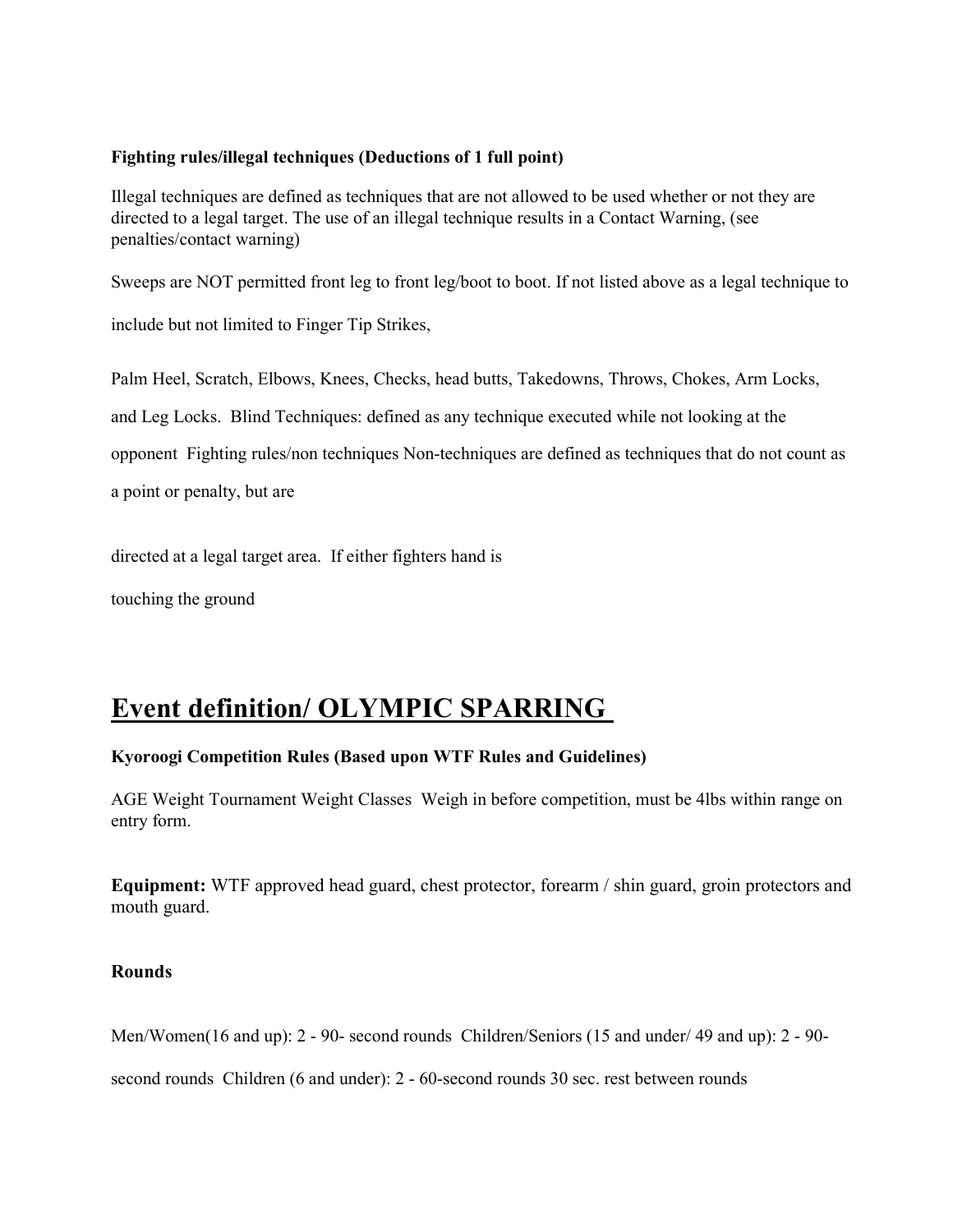### Permitted techniques

- 1. Fist techniques: Delivering techniques by using the front parts of the forefinger and middle finger of the tightly clenched fist.
- 2. Foot techniques: Delivering techniques by using the parts of the foot below the ankle bone.

Fist techniques: In the original Korean terminology of techniques, the term "Pa-run-ju-mok" can be interpreted as a correctly clenched fist. Therefore, striking with the front part of the middle and forefinger knuckles of the correctly clenched fist is permitted without consideration of the angle, trajectory, or fist placement of the strike.

### Foot techniques:

Any striking techniques using the part of the foot below the ankle bone are legal, whereas any others using the part of the leg above the ankle bone, i. e. part of the shin or knee, etc. are not permitted.

### Permitted areas

### (Children 14 and under no face contact except Red belt and Black belt children permitted)

Trunk: Attack by fist and foot techniques on the areas covered by the trunk protector are permitted. However, such attacks shall not be made on the part of the spine.

Face: This area is the face excluding the back of the head, and attack by foot techniques only is permitted.

Trunk: As depicted in the following illustration, the area covered by the trunk protector between the arm pit and the pelvis is the legal attacking area. Thus, trunk protector should be worn according to the rule on the size of trunk protector for each weight category and the physique of each contestant.

Face: As depicted in the following illustration, this is the whole parts of the face including both ears except the back of the head.

Scoring the valid point

The concept of a valid point: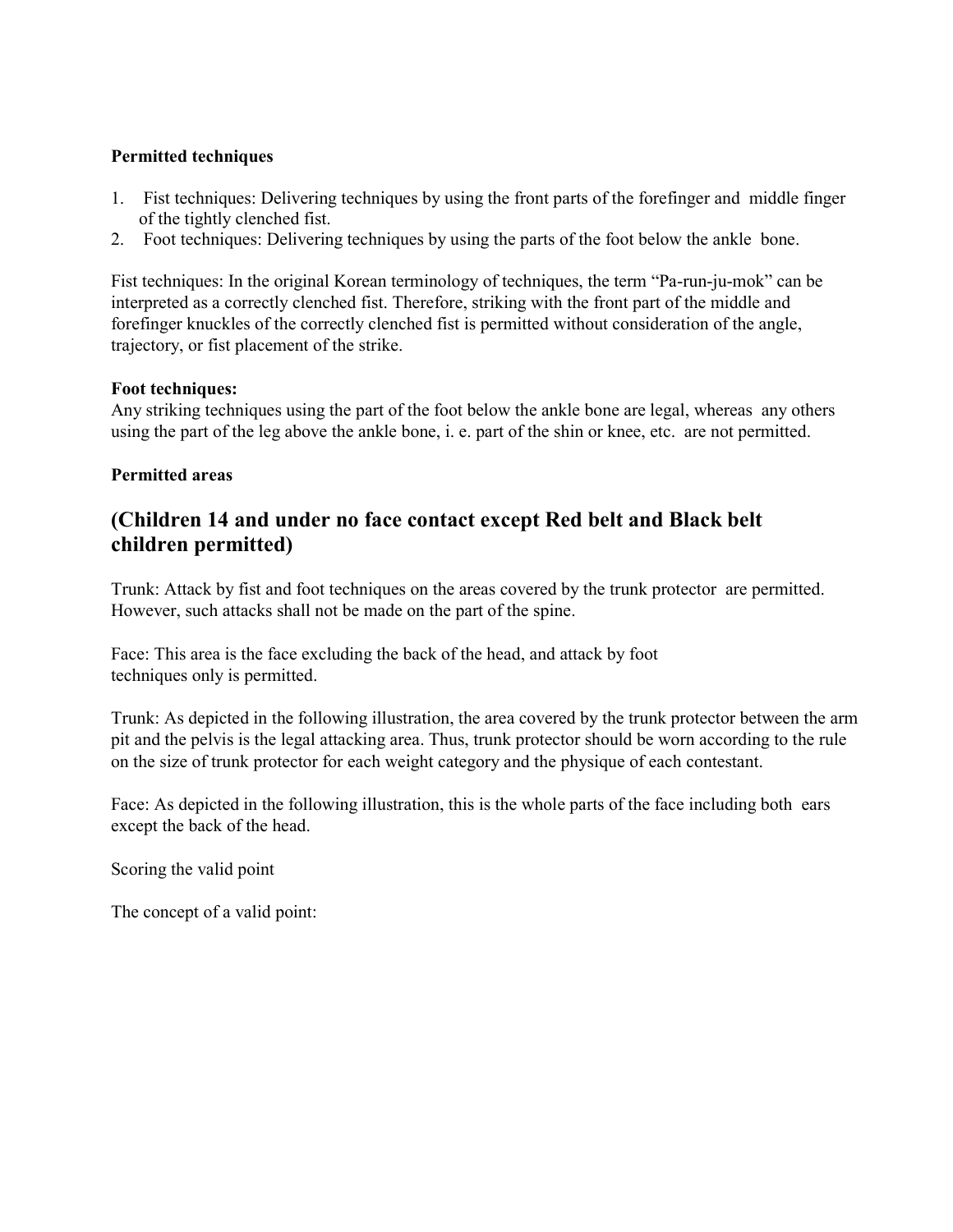Valid point means the point awarded to a technique which makes accurate contact on a legal area with adequate power and which is delivered with the correct part of the hand or foot.

The difficulty in precisely defining a valid point reliability from the lack of an objective scale for measuring the impact of techniques. Therefore the Referee must have a clear, personal concept of scoring techniques which must be consistent with both the rules and other experienced Referees' concepts.

The competition rules define scoring techniques as accurate, powerful contact made by legal hand or foot techniques. Accurate contact means a blow which contacts the opponent's scoring area with precision, utilizing the central part of the hand or foot without encountering and blocking impediments. Powerful contact means forcible striking with clearly visible mass and velocity. Therefore, scoring techniques can be defined as clean, forcible contact to the scoring target.

The Referee's general concept of scoring techniques has, in some respects, two problems. First is the overly stringent and narrow criteria many hold for awarding a point: next is the lack of flexibility in applying criteria which depend on technique or area. Guideline for application Of scoring criteria Analysis of scoring criterion: In the competition rules there are two aspects to the criteria of scoring:

Accuracy, and Power.

Accuracy means the degree of precision in the contact made between the legal scoring area and the striking part of the technique.

Precise Contact

Partial Contact

Over-extended Contact

Impeded Contact

Power means the amount of force transferred to the opponent's body. Power has two essential components: The velocity and the mass with which the technique is loaded. In practice, however, If the opponent is abruptly displaced, through contact, or even without visible displacement, the power of a technique which is elastically transferred to the target area can be evaluated as forcible contact.

The following is the concept of contact as classified according to the degree of power:

powerful contact (forcible hitting), light contact (slight hitting), pushing contact (slow hitting), minimal contact (brushing hitting)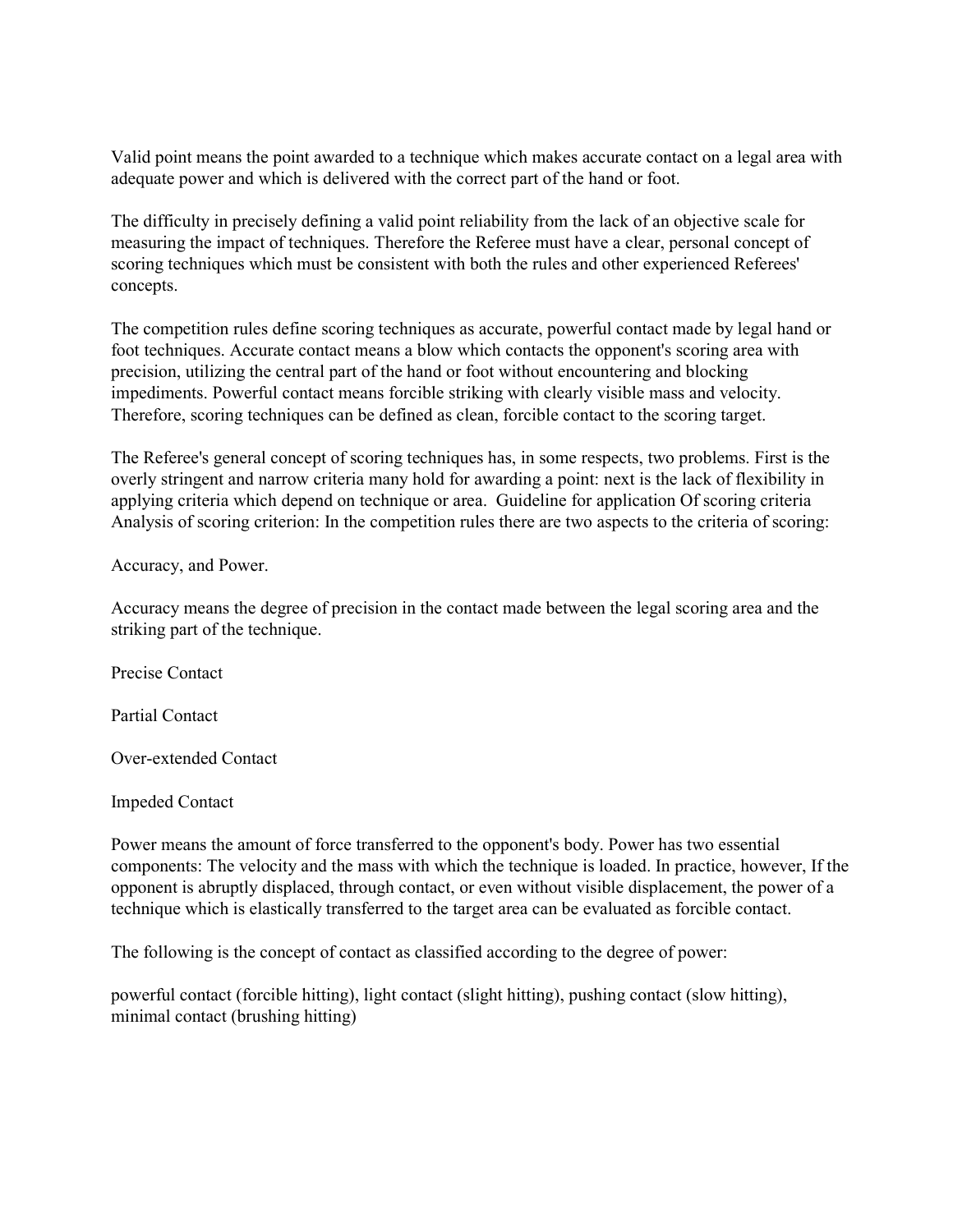Guidelines Accuracy Contact with target area.

### Other contact. Power

1. Changing of the center of gravity; abrupt displacement. Sound emitted of contact; weightily sound of strike. Shape of technical exertion in the moment of contact; displacement of both contestants center of gravity mass and velocity of the technique.

Area 1) Face: Accurate contact 2 point Not accurate but visibly powerful-point 2) Torso: Scoring area;

accurate and powerful contact 1 point Special scoring situations: Simultaneous consecutive striking ,

Consecutive striking, Rapid exchange of strikes,

Infrequent striking situation, Unusually heavy strike Legal scoring

areas

5. Legal Scoring Areas

A. Mid-section of the trunk: The part covered by the trunk protector

B. Face: The permitted parts of the face.

6. Points shall be awarded when permitted techniques are delivered accurately and powerfully to the legal scoring areas of the body. Legal scoring areas Trunk: The whole part of the protector except the spine – vertical center of the back.

Face: The whole part of the face including both ears except the back of the head Valid Points

7. Points shall be awarded when permitted techniques are delivered accurately and powerfully to the legal scoring areas of the body. Accurately: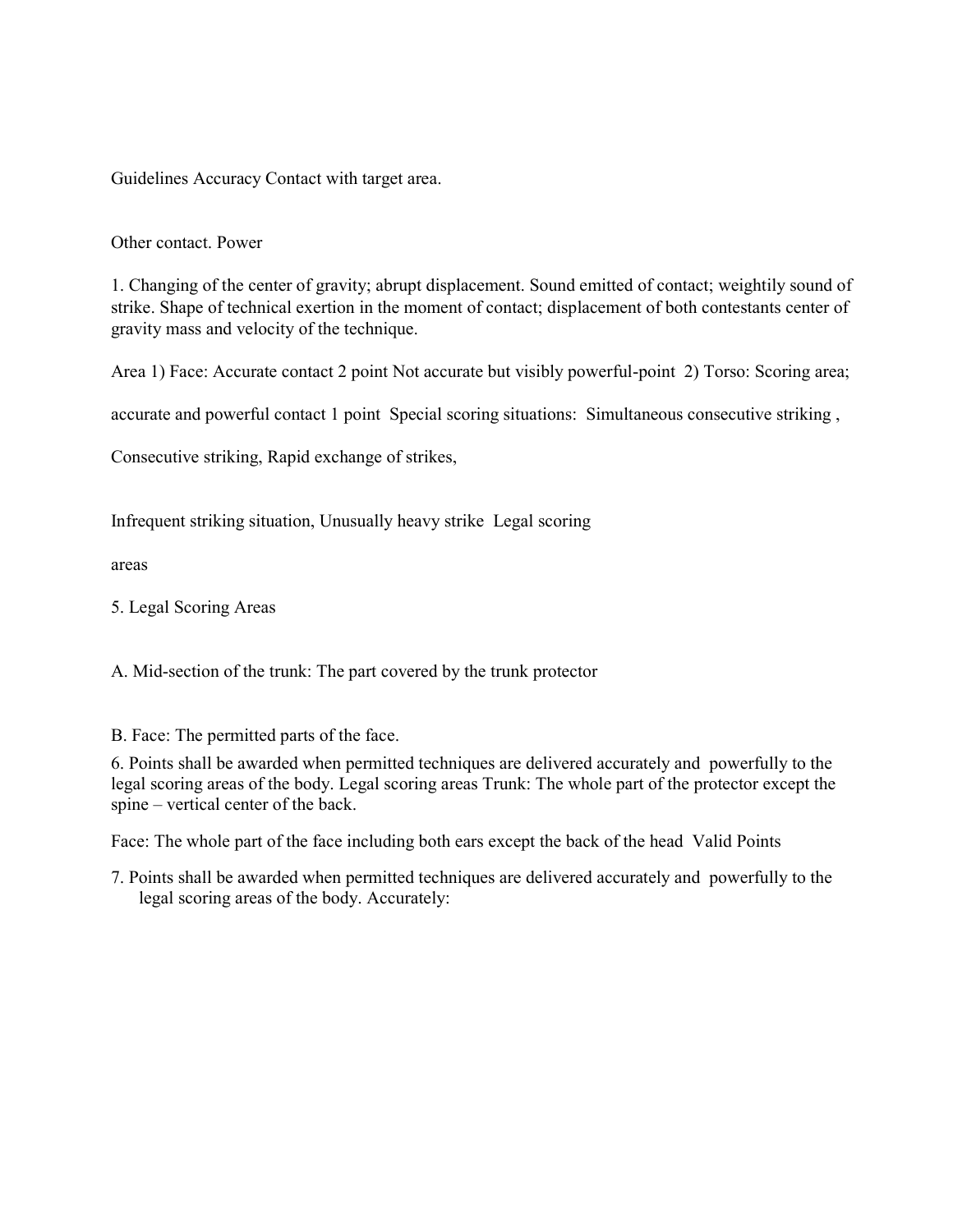This means the proper aspect of a legal attacking technique, fully contacting the opponent within the designated limits of a legal target area.

Powerfully: Trunk protector not equipped with electronic sensor: Sufficient power is demonstrated as the opponent's body is abruptly displaced by the impact of the strike.

8. The valid points are divided as follows: A. One (1) point for attack on trunk protector B. One (2) point for attack on face 9. Match score shall be the sum of points of the two rounds. Junior Competition Rules

1. same as adult with exceptions to very light contact to face and head with foot. Joo-eui The referee may use his/her own discretion to give "Joo-eui (Caution)" before giving "Kyong-go" penalty to a contestant for his/her undesirable acts. However, the use of "Joo-eui" shall be permitted twice at the maximum, and "Kyong-go" penalty shall be declared for the third commitment. If the act is considered intentional, "Kyong-go" shall be declared without prior "Joo-eui". "Joo-eui" shall not be used for the act of "Interference with the progress of the match".

Kyong-go: interference with progress of match

- 1. Crossing the Boundary Line
- 2. Falling down
- 3. Evading by turning the back to the opponent Crossing the Boundary Line:

When the both feet of a contestant move out of the boundary line, the referee shall give a "Kyong-go" penalty immediately.

Boundary Line (Officiating Guideline): When both feet of a contestant have moved out of the boundary line, the referee must declare "Kal-yeo" immediately and give a "Kyong-go" penalty. In case both feet of the both contestants have moved out of the boundary line, the referee must give a "Kyonggo" penalty to the one who did such first.

### Falling down:

In case a contestant falls down due to the opponent's prohibited acts, "Kyong-go" penalty shall not be given to the contestant, and penalty shall be given to the opponent. Although a contestant falls down while performing a technique or attacking, "Kyong-go" shall be given. In case both contestants fall down, the one who falls down intentionally or falls down first will be given the penalty.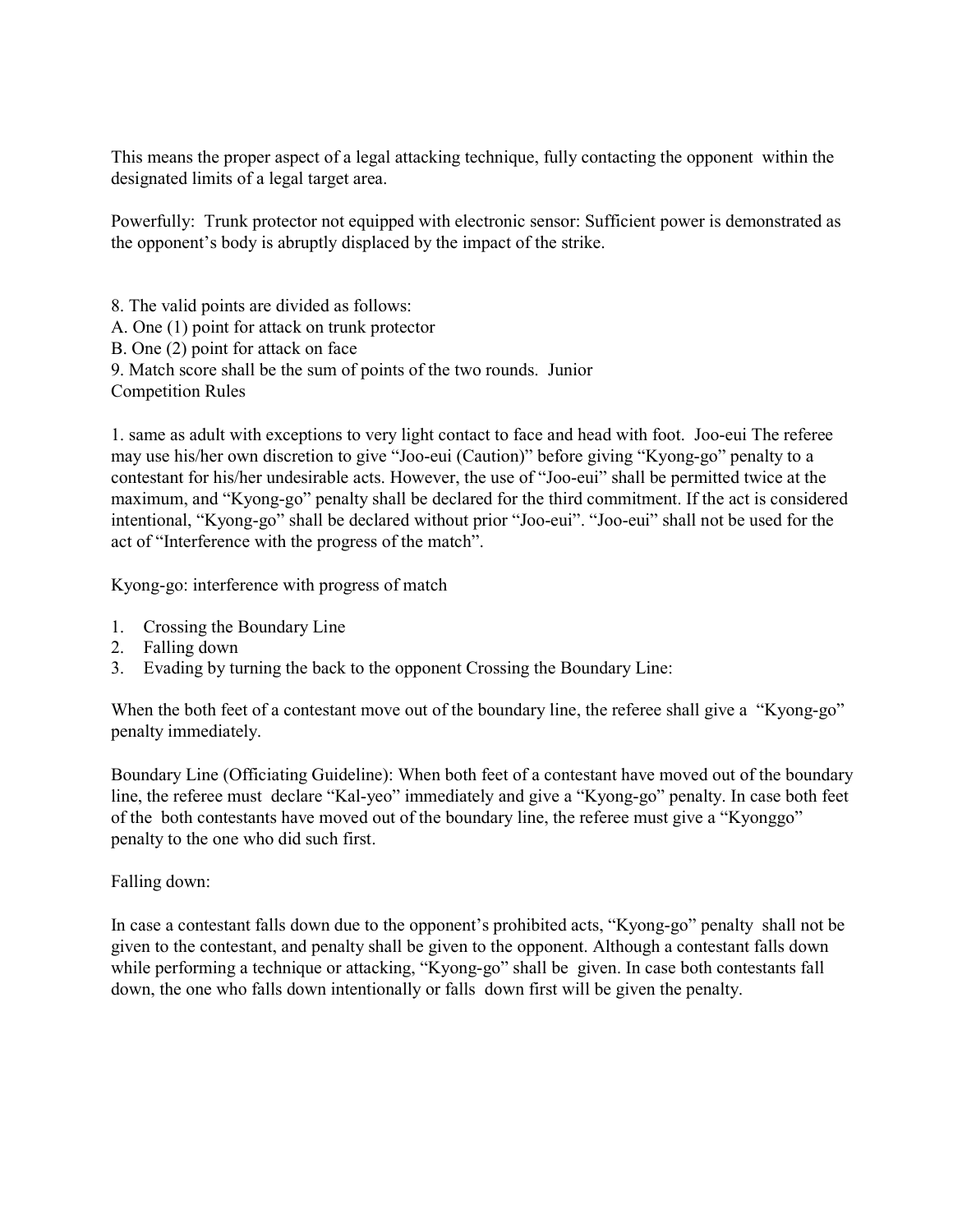Evading by turning the back to the opponent:

This act involves turning the back to avoid the opponent's attack and this act should be punished as it expresses the lack of fair play spirit and may cause a serious injury. Same penalty should also be given to evading the opponent's attacks by bending down the waist level or crouching.

### Kyong-go: undesireable acts

Grabbing the opponent Holding the opponent Touching the opponent with the hand or the trunk

Pretending injury Butting or attacking with knee Attacking the groin Stamping or kicking any part of the

leg or foot Hitting the opponent's face with hands or fist Interrupting the progress of the match on the

part of contestant or the coach Avoiding the match

- 1. Grabbing the opponent: This includes grabbing any part of the opponent's body, uniform or protective equipment with the hands. Also included in the act of grabbing the foot or leg or hooking either one on top of the forearm.
- 2. Holding the opponent with the hand or arm: Pressing the opponent's shoulder with the hand or arm, hooking the opponent's body with the arm with the intention of hindering the opponent's motion. If, during the competition the arm passes beyond the opponent's shoulder or armpit for the above mentioned purpose, a penalty must be declared.
- 3. Touching the opponent with the hand or the trunk: Pushing the opponent with the hand, or stretches the arms and takes down. Explanations

When both contestants get too close, it is permitted to push the opponent with the fist. However, the use of the hands on the purpose to fall the opponent down is prohibited and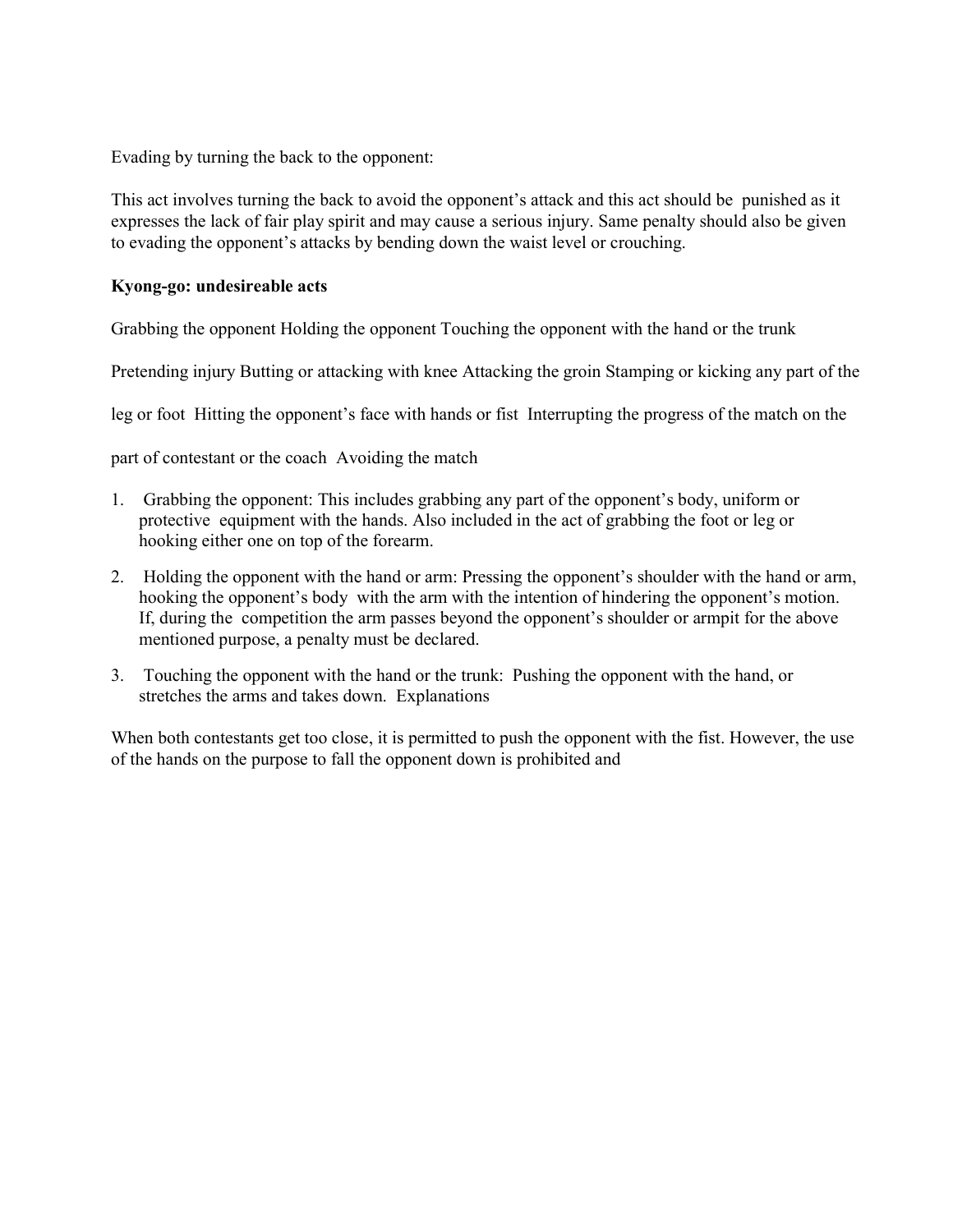penalty shall be declared.

Pretending injury:

Punishing the absence of the spirit of fair play is the intention of this sub-article. This means exaggerating injury or indicating pain in a body part not subjected to a blow for the purpose of demonstrating the opponent's action as a violation, and also exaggerating pain for the purpose of elapsing the game time. In this case, the referee shall give the indication to continue the match to the contestant two times with five (5) seconds interval, and then shall give "Kyong-go" penalty unless the contestant follows the instruction of the referee.

Butting or attacking with the knee or forehead:

This article relates to an intentional butting or attacking with the knee when in close proximity to the opponent. However, actions of attacking with the knee that happen in the following situation cannot be punished by this article:

a. When the opponent rushes in abruptly at the moment of performing foot techniques.

b. Inadvertently, or as the result of a discrepancy in distance in attacking. Attacking the groin:

This article applies to an intentional attack to the groin. When a blow to the groin is caused by the recipient of the blow or occurs in the course of an exchange of techniques, no penalty is given.

Stamping or kicking any part of the leg or foot:

This article applies to strong kicking or stamping actions to any part of the thigh, knee or shin for the purpose of interfering with the opponent's technique. No penalty will be given to those actions that occur through inadvertent contacts or normal technical exchanges.

Hitting the opponent's face with the hands or fist:

This article includes hitting the opponent's face with the hand (fist), wrist, arm, or elbow. However, unavoidable actions due to the opponent's carelessness such as excessively lowering the head or carelessly turning the body cannot be punished by this article.

Interrupting the progress of the match on the part of the contestant or coach:

This includes: A. -When a coach leaves the designated coach's mark during the match creating a disturbance or intentionally leaving the competition area.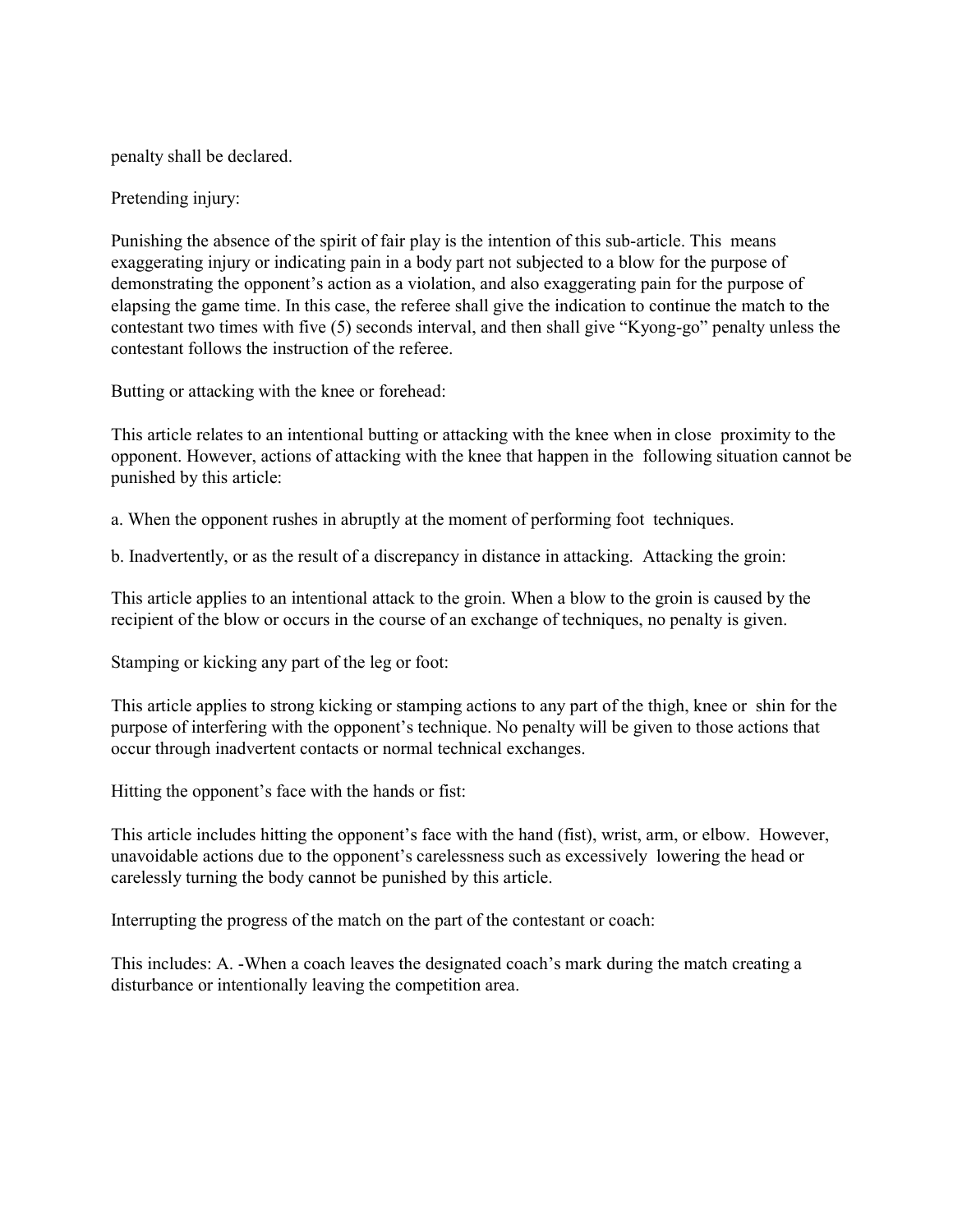B. -When a coach goes around the competition area with a purpose of interfering the progress of the match or making a protest against the referee's decision.

C. -When a coach or a contestant gestures to indicate scoring or deduction of points. Avoiding the match:

In case a contestant avoids the fighting with no intention to attack. The penalty shall be given to the one more defensive and steps back more frequently.

Gam-jum: interference with progress of match

- 1. Throwing down the opponent by grappling the opponent's attacking foot in the air with the arm or by pushing the opponent with the hand.
- 2. Intentionally attacking the fallen opponent after declaration of 'Kal-yeo'.
- 3. Intentionally attacking the opponent's face with fist. Gam-jum: undesireable acts
- 4. Temporary suspension the match due to violent remarks or behaviors on the part of the contestant or the coach.

When a contestant intentionally refuses to comply with the Competition Rules or the referee's order, the referee may declare the contestant loser by penalty after 1 (one) minute.

### Explanations

20. Interference with the progress of the match

A. Intentionally throwing down the opponent by grappling the opponent's attacking foot in the air with the arm or pushing the opponent with the hand. Action to interfere with the opponent's attack by grappling the opponent's foot in the air or pushing with the hand.

B. Attacking the fallen opponent after "Gal-yeo" This action is extremely dangerous due to the high probability of injury to the opponent. The danger arises from: The fallen opponent might be in a state of being unprotected in that moment. The impact of any technique which strikes a fallen contestant will be greater due to the contestant's position. These types of aggressive actions toward a fallen opponent are not in accordance with the spirit of Taekwondo and so are not appropriate to Taekwondo competition. With this regard, penalties should be given on attacking the fallen opponent intentional or unintentional. "Gam-jeom" penalty should be given in case a contestant attacks or pretends to attack the fallen opponent intentionally.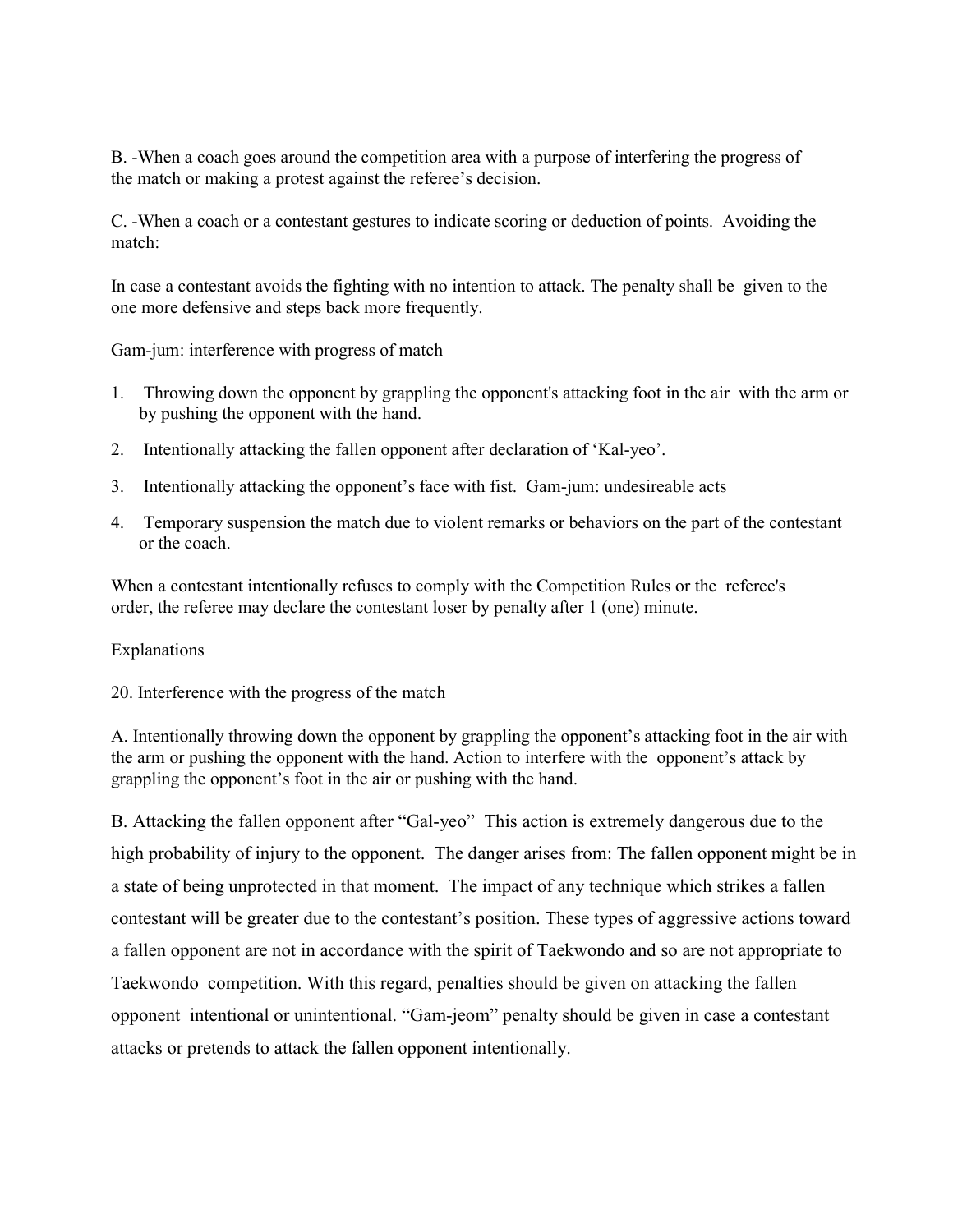C. Intentionally attacking the opponent's face with fist. A "Gam-jeom" penalty shall be given to the one who has committed any of the followings by the referee's own decision.

When the starting point of the fist attack was over the shoulder

When the fist attack was made upward

When the attack was made for the purpose of causing an injury, not as a part of technical exchanges

### 21. Undesirable acts

A. A temporary suspension of the match due to violent remarks or behaviors on the part of the contestant or the coach In this instance, the undesirable behaviors include shouting, threatening the referee, protesting against the referee's decision in an illegal way. When misconduct is committed by a contestant or coach during the rest period, the referee can immediately declare the penalty and that penalty shall be recorded on the next round's results.

### Multiple penalties

In the case of multiple penalties being committed simultaneously, the heavier penalty shall be declared.

Multiple penalties being committed simultaneously: In this instance, only the severer penalty may be assessed. For instance, if a "Kyong-go" and a "Gam-jeom" occur simultaneously, the "Gam-jeom" must be assessed. If both violations are of equal severity, the referee will use his/her own discretion in choosing which penalty to declare.

### Invalidation of points

Invalidation of points: When a contestant performs an attack to score through the use of the prohibited actions, and the points scored shall be annulled.

Invalidation of a point: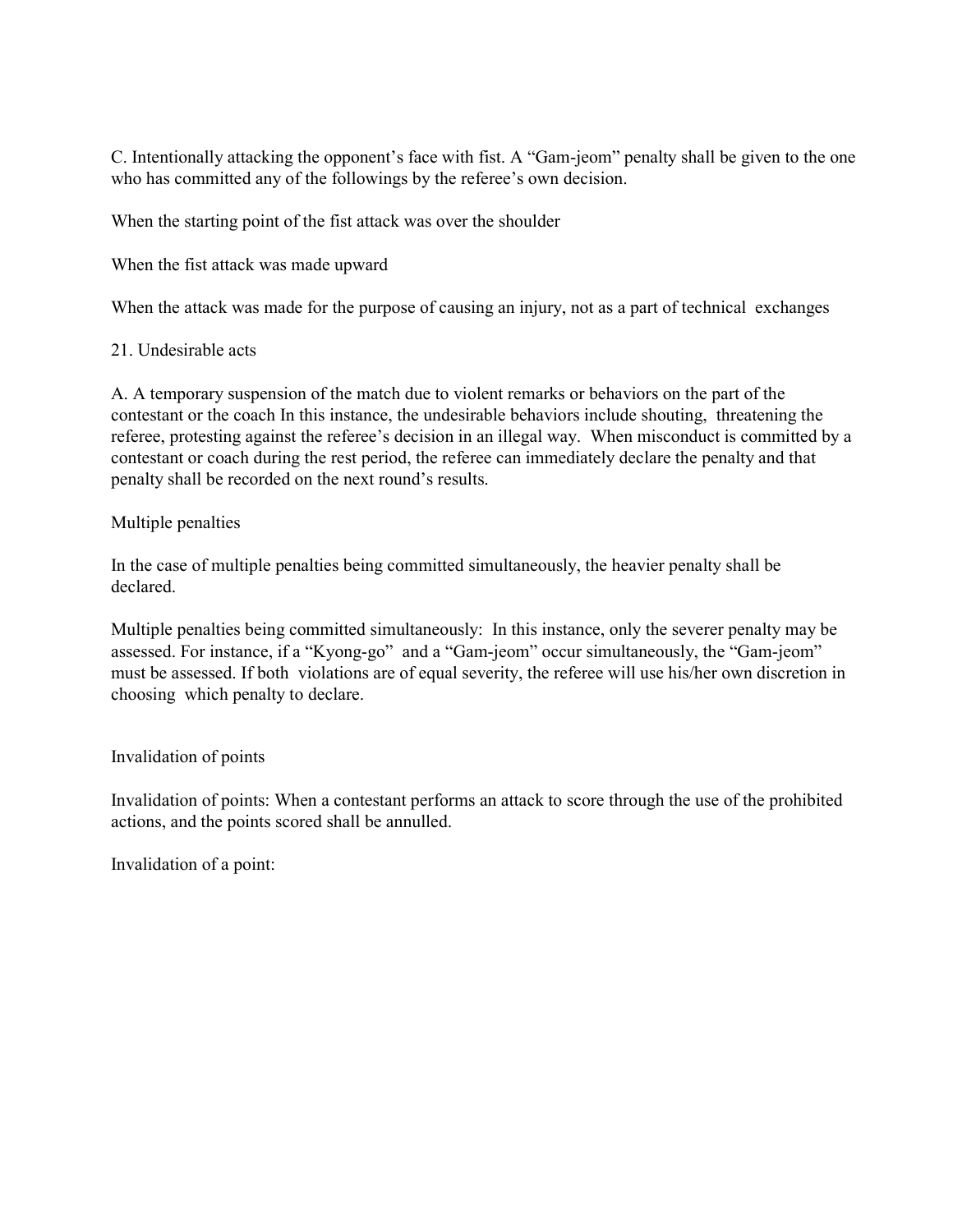It is a rule that points gained through illegal techniques or actions cannot be valid. In this situation, the referee must indicate invalidation of the point by hand signal and declare the appropriate penalty.

### Guideline for officiating

If the above situation, the referee shall immediately declare "Kal-yeo" and shall first invalidate the point by hand signal, and then declare the appropriate penalty.

Match suspension/injury When a contestant is to be stopped due to the injury of one or both of contestants, the referee shall take the following measures:

- 1. The referee shall suspend the contest by declaration of "Kal-yeo" and order the Recorder to suspend the time keeping by announcing "Kye-shi" (suspend).
- 2. The referee shall allow the contestant to receive first aid within one minute.
- 3. The contestant who does not demonstrate the will to continue the contest after one minute, even in the case of a slight injury, shall be declared loser by the referee.
- 4. In case resumption of the contest is impossible after one minute, the contestant causing the injury by a prohibited act to be penalized by "Gam-jeom" shall be declared loser.
- 5. In case both of the contestants are knocked down and are unable to continue the contest after one minute, the winner shall be decided upon points scored before the injuries occurred.
- 6. When it is judged that a contestant's health is at risk due to losing consciousness of falling in an apparently dangerous condition, the referee shall suspend the contest immediately and order first aid to be administered. The referee shall declare as loser, the contestant causing the injury if it is deemed to have resulted from a prohibited attack to be penalized by "Gam-jeom", or in the case the attack was not deemed to be penalized by "Gam-jeom", shall decide the winner on the basis of the score of the match before suspension of the time. When the referee determines that the competition cannot be continued due to injury or any other emergency situation, the referee may take the following measures:

1) If the situation is critical such as a competitor losing consciousness or suffering a severe injury and time is crucial, first aid must be immediately directed and the match must be closed. In this case, the result of the match will be decided as follows:

A. The causer shall be declared the loser if the outcome was the result of a prohibited act to be penalized by "Gam-jeom".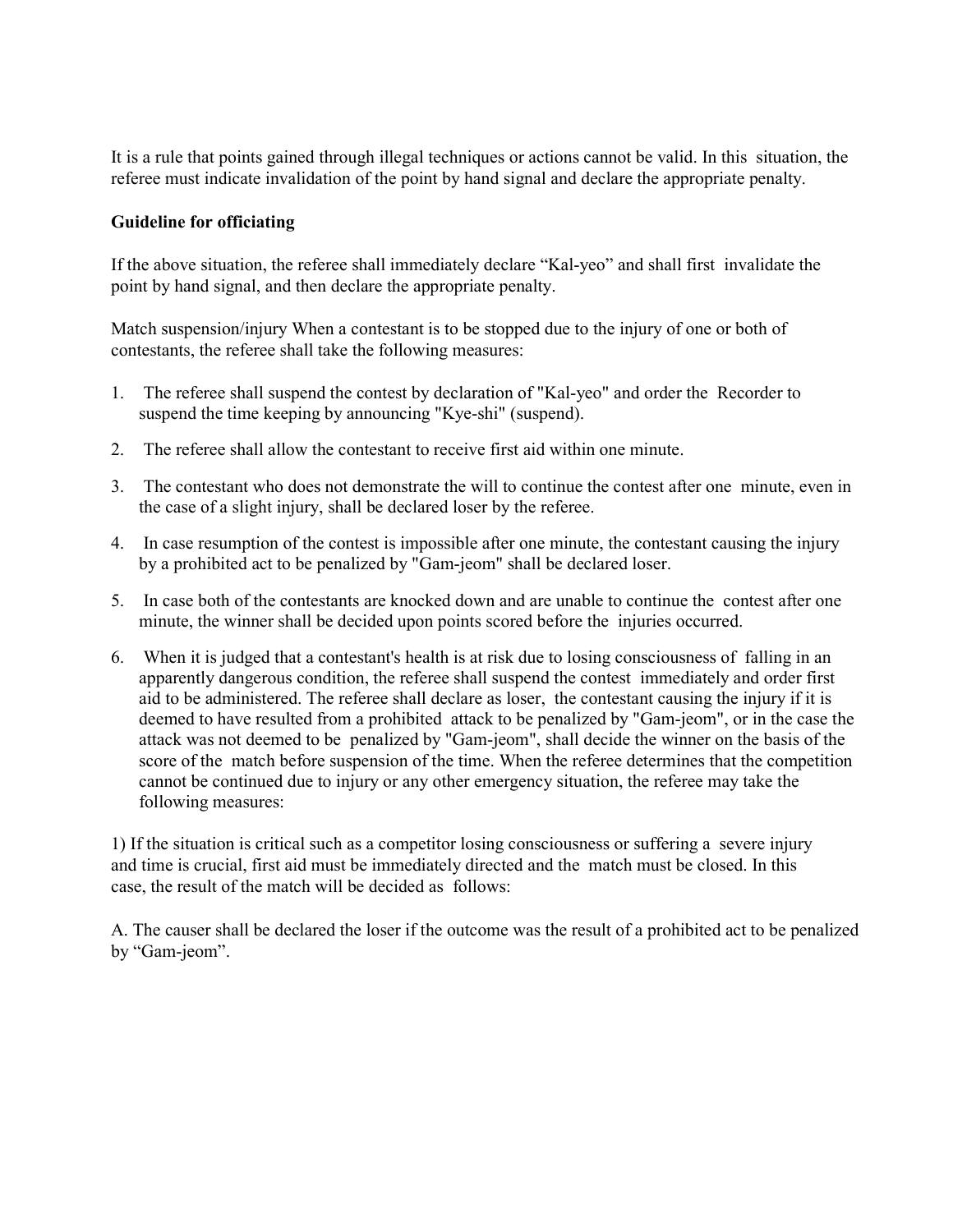B. The incapacitated contestant shall be declared the loser if the outcome was the result of a legal action or accidental, unavoidable contact.

C. If the outcome was unrelated to the match contents, the winner shall be decided by the match score before suspension of the match. If the suspension occurs before the end of the first round, the match shall be invalidated.

2. When the injury is not serious, the competitor can receive necessary treatment within one minute after the declaration of "Kye-shi".

A. Permission for medical treatment: When the referee determines that medical treatment is necessary, he/she can direct treatment by the Commission Doctor.

B. Order to resume the match: It is the decision of the referee whether or not it is possible for the contestant to resume the match. The referee can anytime order the contestant to resume the match within one minute. The referee can declare loser any contestant who does not follow the order to resume the match.

C. While the contestant is receiving medical treatment or is in the process of recovering, 40 seconds after the declaration of "Kye-shi", the referee begins to loudly announce the passage of time in five seconds interval. When the competitor cannot return to the Contestant's Mark by the end of one minute period, the match results must be declared.

D. After the declaration of "Kye-shi", the one minute time interval is strictly observed regardless of the Commission Doctor's availability. However, when the Doctor's treatment is required but the Doctor is absent or additional treatment is necessary, the one minute time limit can be suspended by the judgment of the referee.

E. If resumption of the match is impossible after one minute, the decision of the match will be determined according to sub-article 1) a. of this article.

3. If both contestants become incapacitated and are unable to resume the match after one minute or urgent conditions arise, the match result is decided according to the following criteria:

A. If the outcome is the result of a prohibited act to be penalized by "Gam-jeom" by one contestant that person shall be loser.

B. If the outcome was not related to any prohibited act to be penalized by "Gam-jeom", the result of the match shall be determined by the match score at the time of suspension of the match. However, if the suspension occurs before the end of the first round, the match shall be invalidated and organizing Committee will determine an appropriate time to recontest the match. If, by the determined rematch time, a contestant is still unable to compete, that contestant shall be considered with drawn.

C. If the outcome is the result of prohibited acts to be penalized by "Gam-jeom" by both contestants both contestants shall lose.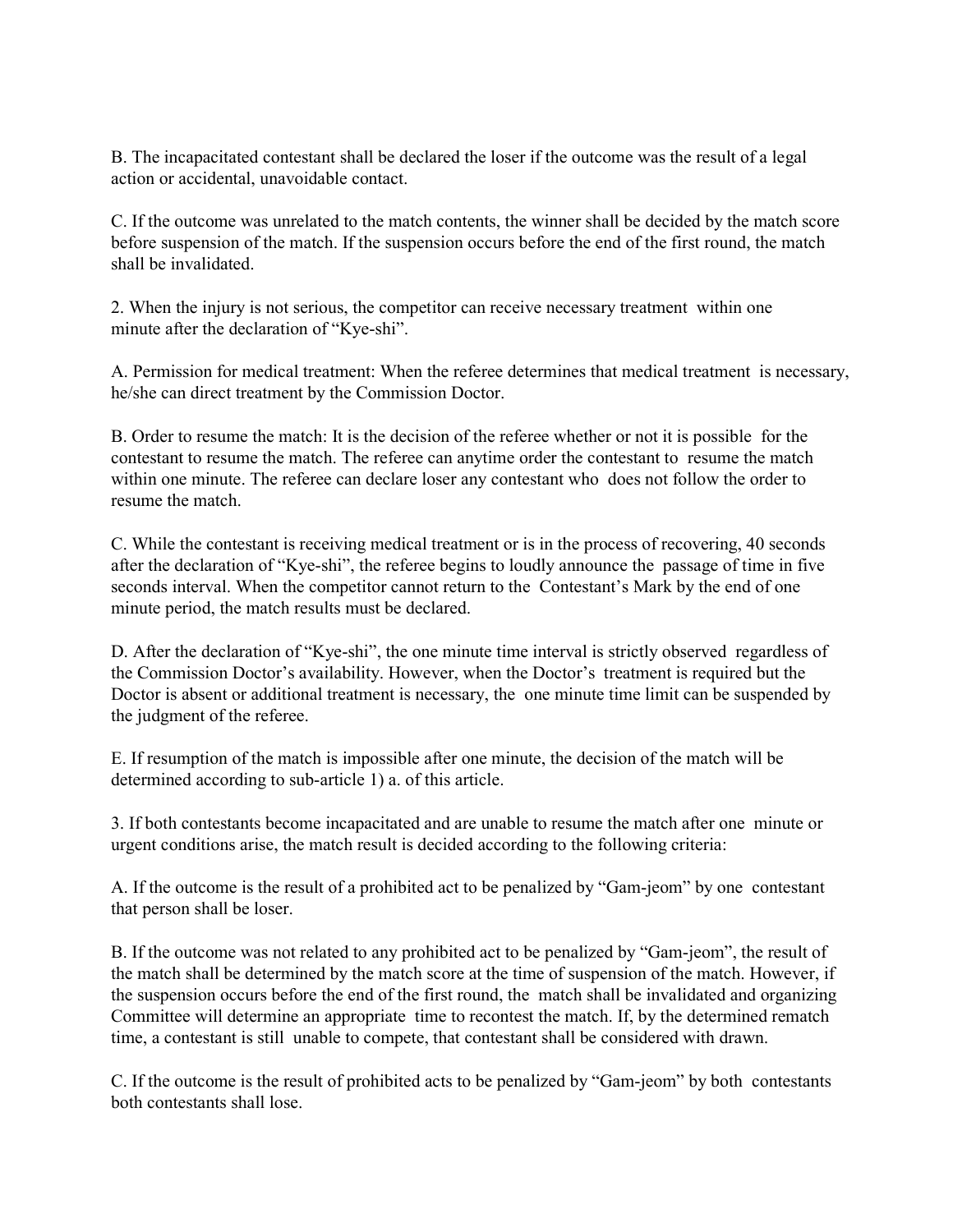#### Outcome

- 1. A deduction of 3 penalty points causes that competitor to lose immediately.
- 2. The most points scored after deductions determines the winner. Superiority
- 3. In the case of a tie score by deduction of points, the winner shall be the contestant awarded any point or more points through the three rounds.
- 4. In the case of a tie score other than case #1 above, (where both contestants received the same number of points and/or deductions) the winner shall be decided by the Referee based on superiority throughout all three rounds.
- 5. Decision of superiority shall be based on the initiative shown during the contest. In the case of a tie score by deduction of points, the contestant who earned more valid points in the winner.

In case of a tie score by the both scores and deduction: The one who has scored 3 (three)

points by one valid attack – is the winner. Throughout all two rounds: Assessment of superiority is made on the basis of the overall results of the match on a round to round basis and the decision of superiority is made at the end of the final round.

\*Assessment of superiority per round (in a way to going down from 10)

1) "Deuk-jeom"  $(1:0 = 10:8, 3:1 = 10:7)$ 

2) "Gam-jeom"  $(-1:0 = 9:10)$ 

3) The one who scored double or triple points by one valid attack (10:9)

4) The one who has showed the initiative (10:9): Technical dominance of an opponent through aggressive match management. The greater number of techniques executed. The use of the more advanced techniques both in difficulty and complexity. Display of the better competition manner.